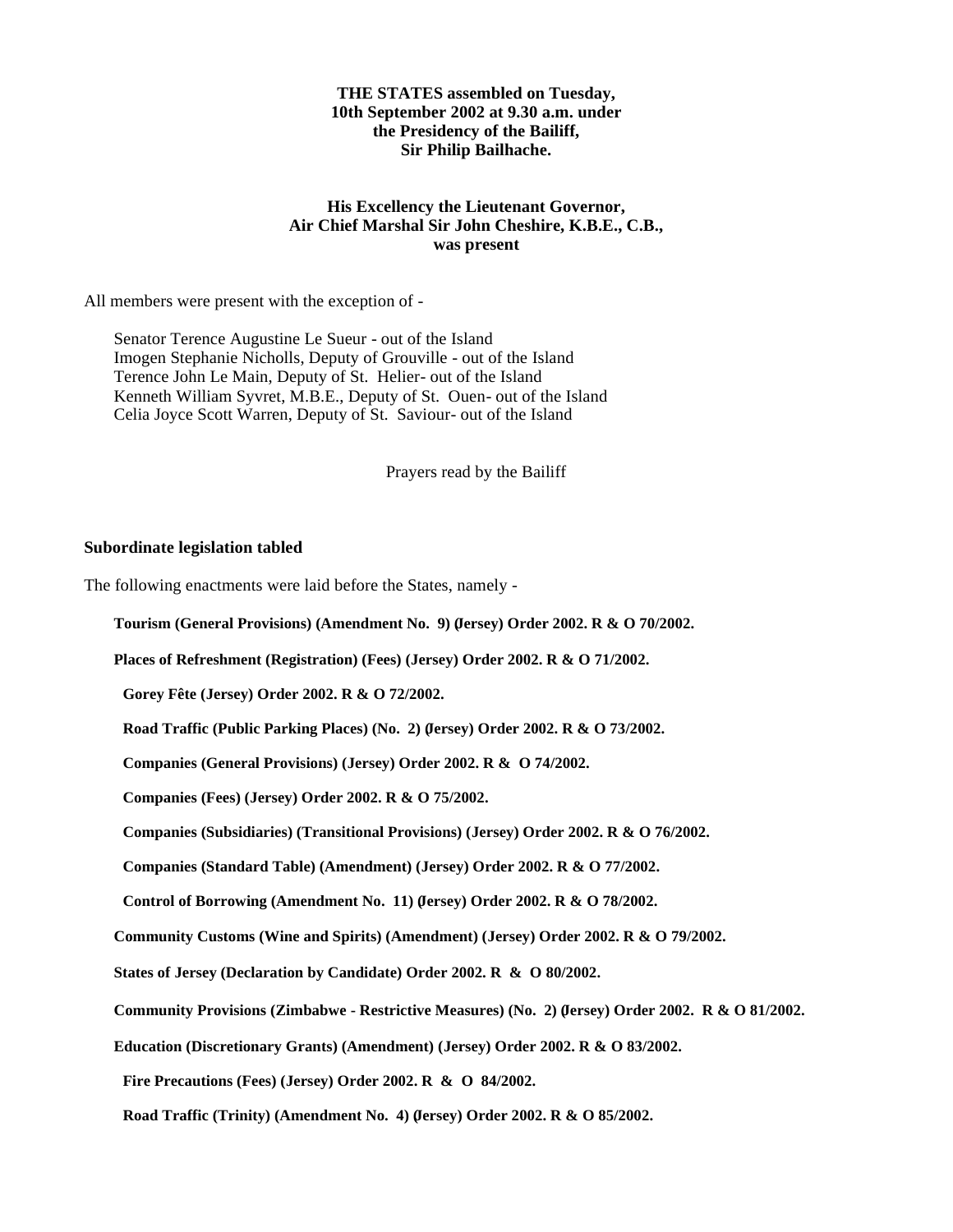#### **Road Traffic (Saint Brelade) (Amendment No. 12) (Jersey) Order 2002. R & O 86/2002.**

## **Tourism Committee - resignation of member and constitution**

THE STATES noted the resignation of Deputy Michael Edward Vibert of St. Brelade from the Tourism Committee.

THE STATES, in accordance with Article 28(2)(b) of the States of Jersey Law 1966, and on the proposition of Senator Jean Amy Le Maistre, member of the Tourism Committee, determined that the Tourism Committee should consist of the President and four other members of the States.

### **Agriculture and Fisheries Committee - resignation of member and constitution**

THE STATES noted the resignation of Deputy Roy George Le Hérissier of St. Saviour from the Agriculture and Fisheries Committee.

THE STATES, in accordance with Article 28(2)(b) of the States of Jersey Law 1966, and on the proposition of Senator Jean Amy Le Maistre, President of the Agriculture and Fisheries Committee, determined that the Agriculture and Fisheries Committee should consist of the President and four other members of the States.

#### **Health and Social Services Committee - appointment of member**

THE STATES appointed Mr. Kenneth Alan Le Brun, Connétable of St. Mary, as a member of the Health and Social Services Committee.

### **Matters presented**

The following matters were presented to the States -

 **Committee of Inquiry into Building Costs: final report - R.C.32/2002.** Presented by the Committee of Inquiry into Building Costs.

 **Financial assistance for the cost of ophthalmic and dental care for persons aged over 65: extension of scheme (P.131/2002) - comments - P.131/2002 Com.** Presented by the Finance and Economics Committee*.*

**States Resource Plan 2002 (P.132/2002): amendment (P.132/2002 Amd.) - comments - P.132/2002. Amd. Com.** Presented by the Finance and Economics Committee.

 **Haut de la Garenne: Incorporation of Trust, appointment of original Trustees, and lease of property to the Trust (P.147/2002) - comments - P.147/2002. Com.** Presented by the Finance and Economics Committee.

 **The Jersey Law Commission Report No. 3: the Law of Tutelles.** Presented by the Legislation Committee.

 **States Resource Plan 2002 (P.132/2002): amendment (P.132/2002 Amd.) – comments - P.132/2002 Amd.Com.(2)** Presented by the Policy and Resources Committee.

 **States Resource Plan 2002 (P.132/2002): amendment (P.132/2002 Amd) - amendment (P.132/2002 Amd.Amd.) comments - P.132/2002 Amd.Amd.Com.**

Presented by the Policy and Resources Committee.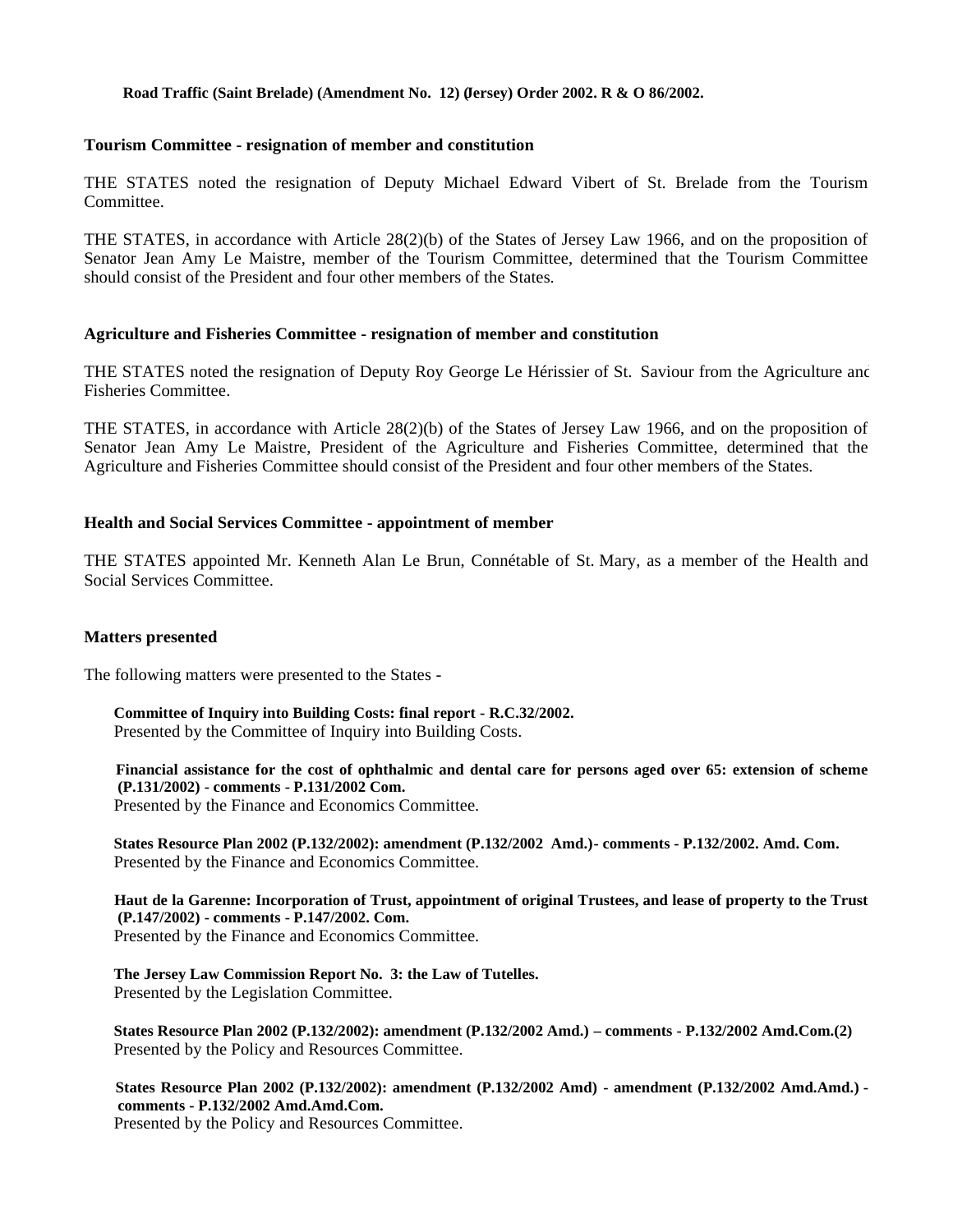**States Resource Plan 2002 (P.132/2002): second amendment (P.132/2002 Amd. (2)) – comments - P.132/2002 Amd.(2) Com.** Presented by the Policy and Resources Committee.

The following matters were presented on 30th July 2002 -

 **Report by the Government Actuary on the financial condition of the Health Insurance Fund as at 31st December 1997 - R.C.27/2002.**

Presented by the Employment and Social Security Committee.

#### **Employment relations legislation - R.C.28/2002.**

Presented by the Employment and Social Security Committee.

The following matters were presented on 6th August 2002 -

 **Cottage Homes Committee: transfer of functions to Housing Committee (P.104/2002) - comments - P.104/2002. Com.(2)** Presented by the Human Resources Committee.

 **Draft Public Records (Jersey) Law 200- (P.107/2002): comments - P.104/2002. Com.** Presented by the Human Resources Committee.

The following matter was presented on 13th August 2002 -

 **General Reserve: grant of additional funds to 30th June 2002 - R.C.29/2002.** Presented by the Finance and Economics Committee.

The following matter was presented on 20th August 2002 -

 **Haut de la Garenne, St. Martin: approval of drawings (P.57/2002) - comments - P.57/2002 Com.** Presented by the Finance and Economics Committee.

The following matters were presented on 3rd September 2002 -

**Competition Law: progress report- R.C.30/2002.**

Presented by the Industries Committee.

 **"Review of Consumer Protection in Jersey" report: response - R.C.31/2002.** Presented by the Industries Committee.

THE STATES ordered that the said reports be printed and distributed.

### **Matters noted - land transactions**

THE STATES noted an Act of the Finance and Economics Committee dated 2nd September 2002 recording the following decisions of the Treasurer of the States under delegated powers, in pursuance of Standing Orders relating to certain transactions in land -

 (a) as recommended by the Housing Committee, the sale to Mr. Andrew Alistair Colquhoun and Mrs. Margaret Kennedy Colquhoun, née Guild, of an area of land (measuring approximately 930 squar feet) at the Bashford Housing Estate, St. Saviour (located within the garden of the property known as Ruxley, Longueville Road, St. Saviour), for a nominal consideration of £10, on the basis that Mr. and Mrs. Colquhoun would be responsible for both parties' legal costs arising from this transaction;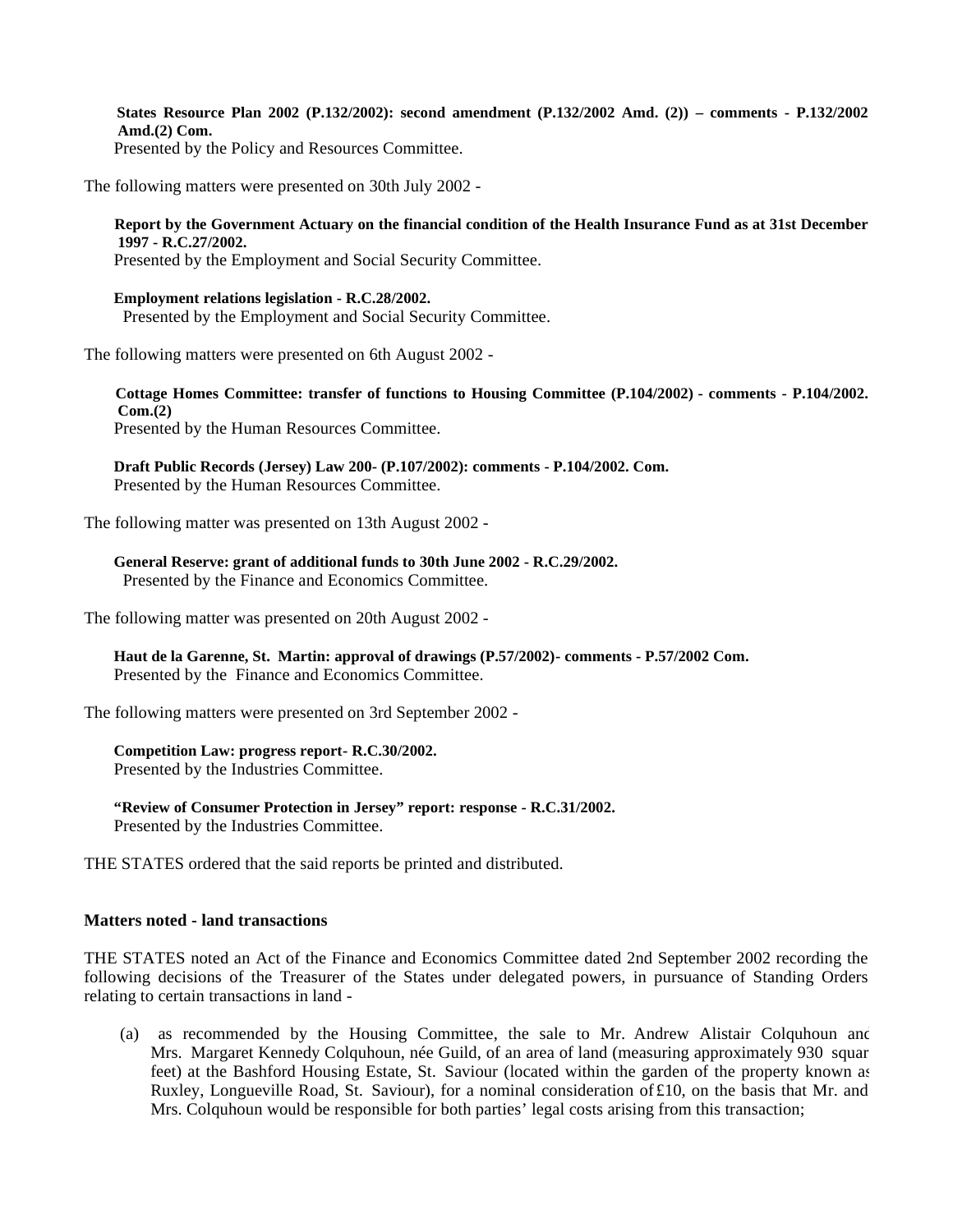- (b) as recommended by the Public Services Committee, the purchase from Mr. Philip Cowan Sinel and Mrs. Iva de Jesus Sinel, née Camacho, of Field No. 1167a, St. Ouen (measuring 4,980 square feet), for the purpose of constructing an underground pumping station referred to as Bas du Marais Foul Sewer Extension (as shown on Public Services Department Drawing No. 768/004 dated July 2001), for a total consideration of £4,980, on the basis that the Committee would be responsible for both parties' reasonable legal fees arising from this transaction;
- (c) as recommended by the Health and Social Services Committee, the lease from Laprom Properties Limited of the undermentioned units of accommodation at No. 37A David Place, St. Helier, required for occupation by nursing staff, for a period of five years and 15 days from 17th August 2002 (until 31st August 2007), on the basis of rental payments being monthly in advance -
	- (i) Flat 1- at an annual rent of £9,360, subject to annual revision in line with the Jersey Retail Price Index; and
	- (ii) Flats 2, 3 and 4 at an annual rent for each of £8,320, subject to annual revision in line with the Jersey Retail Price Index;

 with each party to be responsible for the payment of its own legal costs in relation to this transaction and on the basis that no deposits were to be paid;

- (d) as recommended by the Health and Social Services Committee, a three-year internal repairing lease from Mr. Wayne Robert Meenagh and Mrs. Rani Ann Meenagh, née Vivian, of the property known as Swiss Cottage, Savile Street, St. Helier, from 1st July 2002 at an annual rent of£17,000 (representing a rate of £326.92 a week) payable monthly in advance, subject to review in line with the Jersey Retail Price Index as at 1st July each year. All other terms and conditions were to remain as contained in the existing lease, with each party to be responsible for its own legal costs arising from the transaction and no deposits were to be paid;
- (e) as recommended by the Housing Committee, the sale to Mr. Roy Albert Anquetil and Mrs. Dilys Joan Anquetil, née Le Cornu, of a roadway (measuring five feet in width) which adjoined their property known as Le Petit Nicolais, Le Mont Millais, St. Helier, from the north-west, for a consideration of  $£2,500$ . It was recognised that the Committee administered the roadway, which served as a pedestrian access to Mr. and Mrs. Anquetil's property, as part of the Orchid Court Housing Estate. However, the roadway served no benefit to the public and it had been agreed that the public would be party to a contract which would rectify a number of minor encroachments on the northern boundary of the property and the necessary service rights. Mr. and Mrs. Anquetil were to be responsible for both parties' legal costs arising from this transaction.

### **Matters noted - acceptance of tender**

THE STATES noted an Act of the Finance and Economics Committee dated 7th August 2002, showing that, in pursuance of Rule 5 of the Public Finances (General) (Jersey) Rules 1967, as amended, the Committee had noted that the Public Services Committee, by Act dated 8th July 2002, had accepted the lowest tender for the proposed foul sewer extension to Thistlegrove, St. Lawrence, namely that submitted by P. Trant (Jersey) Limited in the sur of £865,538.40 in a contract period of 30 weeks.

### **Matters lodged**

The following matters were lodged "au Greffe" -

 **Draft Police Procedures and Criminal Evidence (Jersey) Law 200- (P.89/2002): amendment - P.89/2002. Amd.** Presented by the Home Affairs Committee.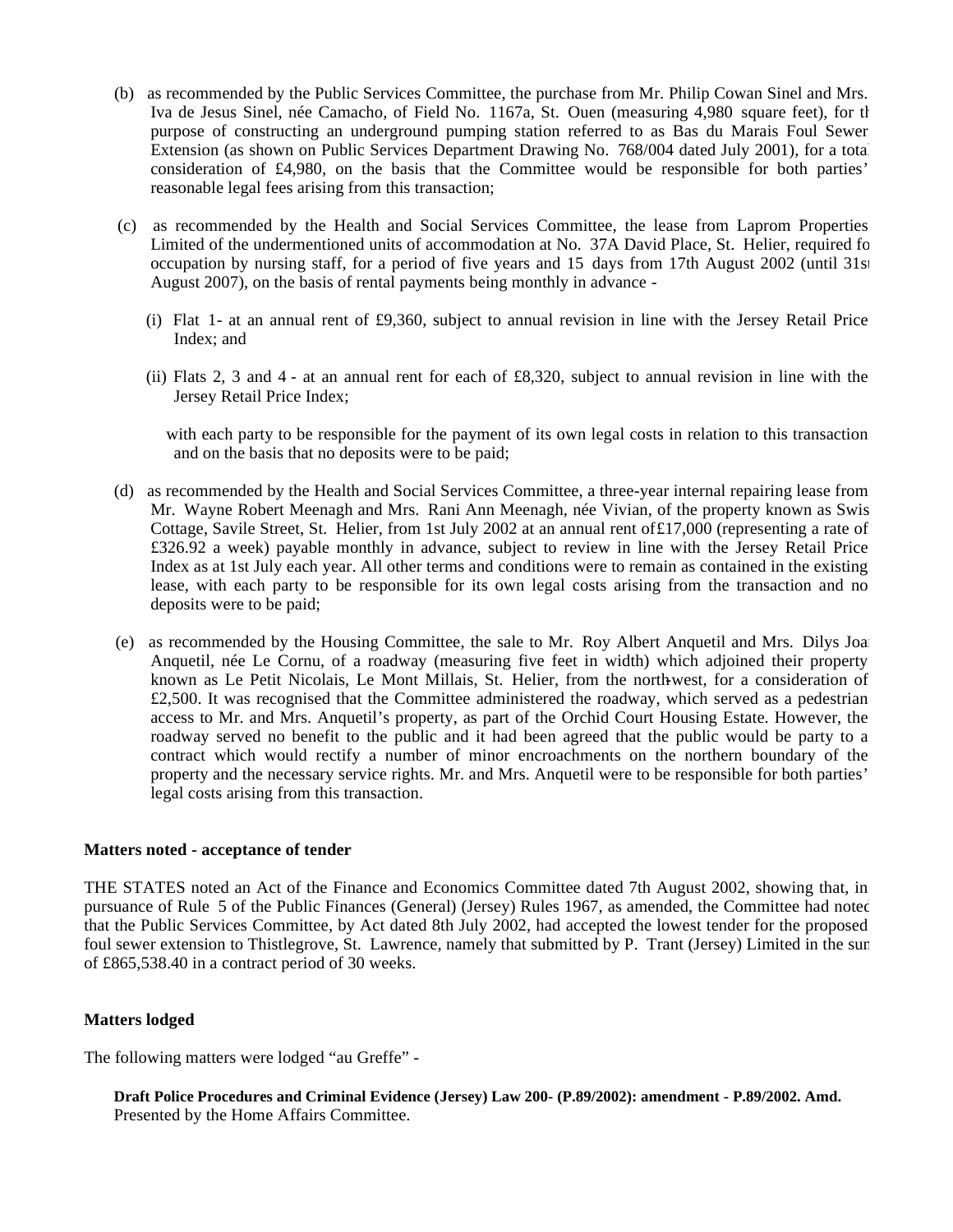**Machinery of Government: freedom of representation (P.142/2002) – amendment - P.142/2002. Amd.** Presented by the Policy and Resources Committee.

 **Draft Licensing (Licence Fees) (Jersey) Regulations 200- P.150/200.** Presented by the Tourism Committee.

 **Health and Social Care Modernisation Fund - P.151/2002.** Presented by the Health and Social Services Committee.

 **Draft States Reform: Reorganization of Committees (Transitional Arrangements) (Jersey) Act 200- P.152/2002.** Presented by the Privileges and Procedures Committee.

 **Draft Public Finances (Administration) (Amendment No. 11) (Jersey) Law 200-. P.153/2002.** Presented by the Finance and Economics Committee.

 **Draft Health and Safety at Work (Construction) (Personal Protective Equipment) (Jersey) Regulations 200- P.154/2002.**

Presented by the Employment and Social Security Committee.

 **Draft Motor Traffic (No. 9) (Jersey) Regulations 200- P.155/2002.** Presented by the Home Affairs Committee.

 **Draft Rehabilitation of Offenders (Jersey) Law 2001 (Appointed Day) Act 200- P.156/2002.** Presented by the Legislation Committee.

 **Draft Rehabilitation of Offenders (Exceptions) (Jersey) Regulations 200- P.157/2002.** Presented by the Legislation Committee.

 **Projet de Loi (200-) concernant les serments des Connétables et des Centeniers - P.158/2002.** Presenté par le Comité de Législation.

 **Draft Honorary Police (Amendment No. 2) (Jersey) Regulations 200- P.159/2002.** Presented by the Legislation Committee.

 **Draft Copyright (Jersey) Law 200- - P.160/2002.** Presented by the Industries Committee.

The following matters were lodged on 13th August 2002 -

**States Resource Plan 2002 - P.132/2002.**

Presented by the Policy and Resources Committee.

 **Draft Amendment (No. 11) of Standing Orders Relating to certain Transactions in Land- P.133/2002.** Presented by the Privileges and Procedures Committee.

 **Draft Jersey Advisory and Conciliation (Jersey) Law 200- P.134/200.** Presented by the Employment and Social Security Committee.

The following matters were lodged on 20th August 2002 -

 **Public Employees Contributory Retirement Scheme: Committee of Management - appointment of member - P.135/2002.**

Presented by the Human Resources Committee.

 **Draft Public Holidays and Bank Holidays (Amendment No. 2) (Jersey) Law 200- P.136/2002.** Presented by the Finance and Economics Committee.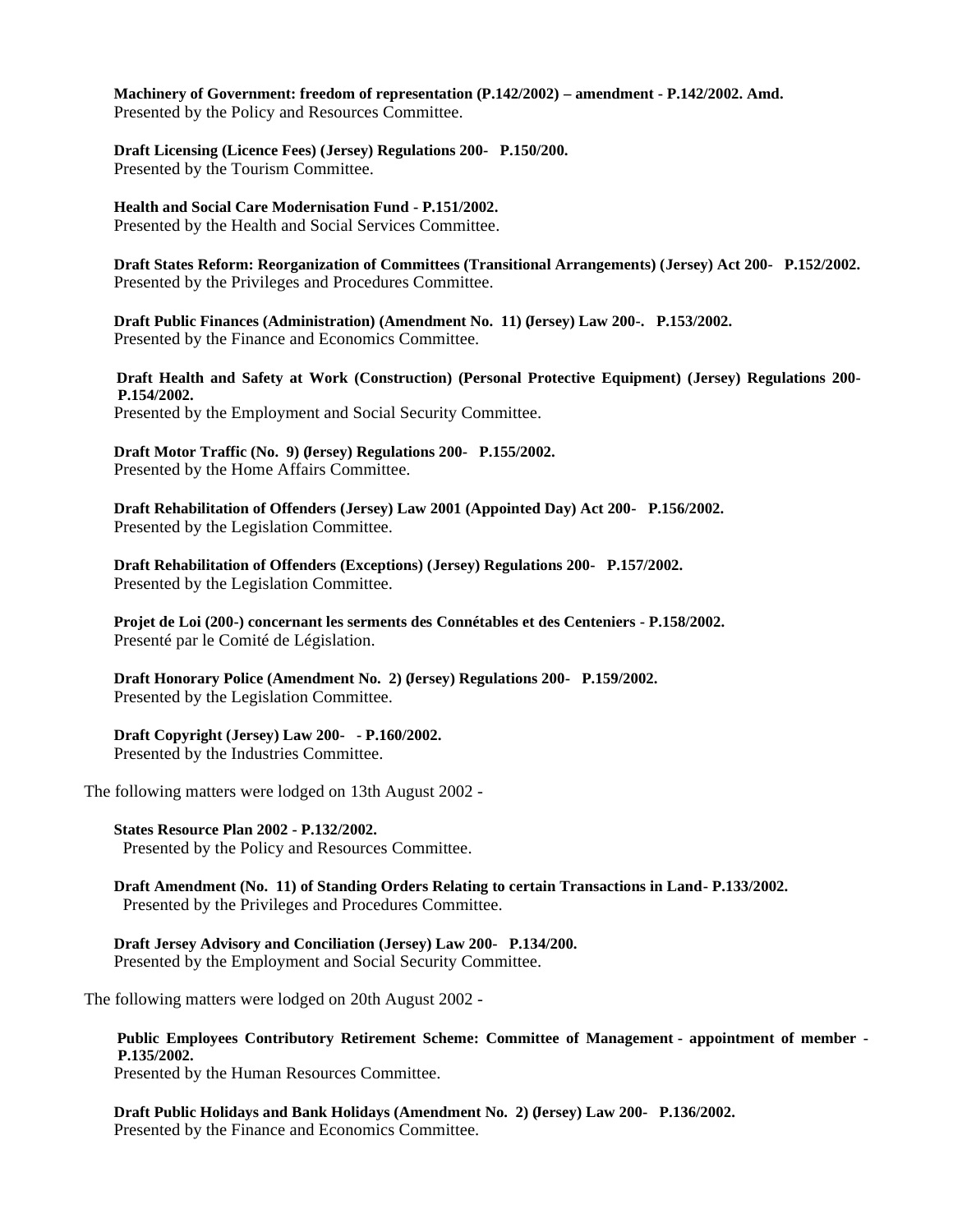**Royde House, 21 Midvale Road, St. Helier: lease of accommodation - P.137/2002.** Presented by the Health and Social Services Committee.

 **Draft Criminal Justice (Evidence of Children) (Amendment) (Jersey) Law 200- P.138/2002.** Presented by the Legislation Committee.

 **Committee of Inquiry: procedures for allocation of residential property by Housing Trusts - P.139/2002.** Presented by Deputy S.M. Baudains of St. Helier.

The following matters were lodged on 27th August 2002 -

 **States Resource Plan 2002 (P.132/2002): amendment - P.132/2002 Amd.** Presented by the Human Resources Committee.

 **Draft Nursing and Residential Homes (Amendment) (Jersey) Law 200- P.140/2002.** Presented by the Health and Social Services Committee.

 **Mains Drain Extension Scheme: Thistle Grove, St. Lawrence andSt. John- P.141/2002.** Presented by the Deputy of St. John.

 **Machinery of Government: freedom of representation - P.142/2002.** Presented by Senator S. Syvret.

 **Planning and Building Core Service: strategy for future funding - P.143.2002.** Presented by the Planning and Environment Committee.

The following matters were lodged on 3rd September 2002 -

 **Draft Boats and Surf-Riding (Control) (Amendment No. 23) (Jersey) Regulations 200- P.144/2002.** Presented by the Harbours and Airport Committee.

 **Draft Pilotage (General Provisions) (Amendment No. 8) (Jersey) Regulations 200- P.145/2002.** Presented by the Harbours and Airport Committee.

 **Draft Harbours (Amendment No. 34) (Jersey) Regulations 200- P.146/2002.** Presented by the Harbours and Airport Committee.

 **Haut de la Garenne: Incorporation of Trust, appointment of original Trustees, and lease of property to the Trust - P.147/2002.**

Presented by the Planning and Environment Committee.

 **Draft Law granting an Act of Incorporation to the Association called "The Haut de la Garenne Trust" - P.148/2002.**

Presented by the Planning and Environment Committee.

 **Machinery of Government: election and removal of ministers and votes of no confidence in ministers - P.149/2002.**

Presented by Senator S. Svyret.

### **Arrangement of public business for the present meeting**

THE STATES granted leave to Deputy Alan Breckon of St. Saviour to defer consideration of the proposition regarding the Office of Fair Trading: establishment (P.97/2002 lodged "au Greffe" on 11th June 2002) from the present meeting to a later date.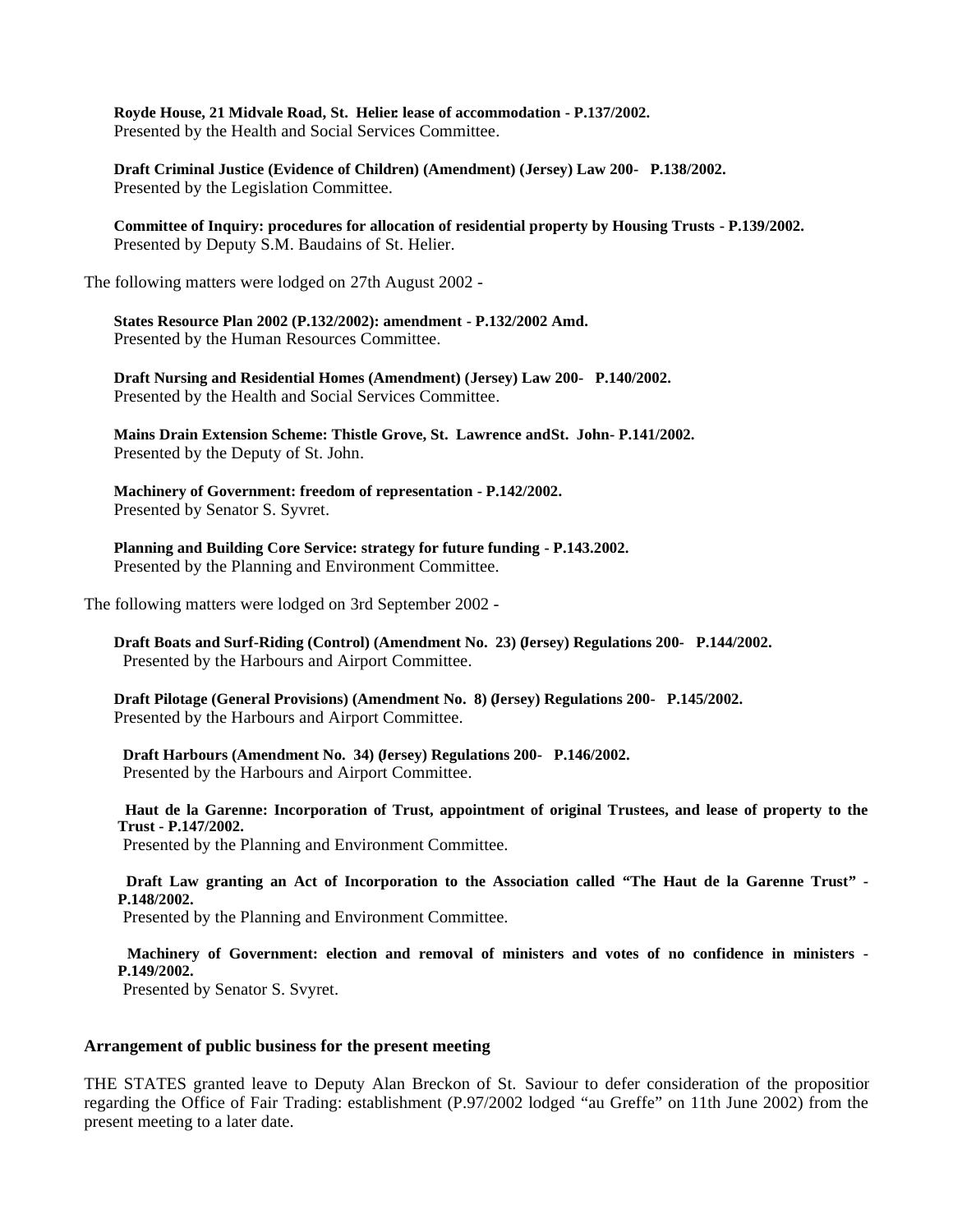## **Abattoir, La Collette, St. Helier: transfer of administration (P.109/2002) - withdrawn**

THE STATES noted that the President of the Agriculture and Fisheries Committee had instructed the Greffier of the States to withdraw the proposition concerning the Abattoir, La Collette, St. Helier: transfer of administration (P.109/2002) lodged "au Greffe" on 25th June 2002.

### **Arrangement of public business for the present meeting**

THE STATES confirmed that the following matters lodged "au Greffe" would be considered at the present meeting -

 States Resource Plan 2002 - P.132/2002. Lodged: 13th August 2002. *Policy and Resources Committee.*

 States Resource Plan 2002 (P.132/2002): amendment - P.132/2002 Amd. Lodged: 27th August 2002. *Human Resources Committee.*

 States Resource Plan 2002 (P.132/2002): amendment (P.132/2002 Amd.) comments - P.132/2002 Amd.Com. Presented: 10th September 2002. *Finance and Economics Committee.*

Haut de la Garenne, St. Martin approval of drawings - P.57/2002. Lodged: 23rd April 2002. *Planning and Environment Committee.*

 Haut de la Garenne, St. Martin: approval of drawings (P.57/2002) - comments - P.57/2002 Com. Presented on 20th August 2002. *Finance and Economics Committee*.

 Public Employees Contributory Retirement Scheme: Committee of Management - appointment of member - P.135/2002. Lodged: 20th August 2002. *Human Resources Committee.*

Draft Criminal Justice (Evidence of Children) (Amendment) (Jersey) Law 200- P.138/2002. Lodged: 20th August 2002. *Legislation Committee.*

#### **Arrangement of public business for the next meeting on 24th September 2002**

THE STATES confirmed that the following matters lodged "au Greffe" would be considered at the next meeting on 24th September 2002 -

 Draft Planning and Building (Amendment) (Jersey) Law 200- - P.56/2002. Lodged: 23rd April 2002. *Planning and Environment Committee.*

 Draft Police Procedures and Criminal Evidence (Jersey) Law 200- P.89/2002. Lodged: 28th May 2002. *Home Affairs Committee.*

Draft Police Procedures and Criminal Evidence (Jersey) Law 200- (P.89/2002): comments - P.89/2002 Com.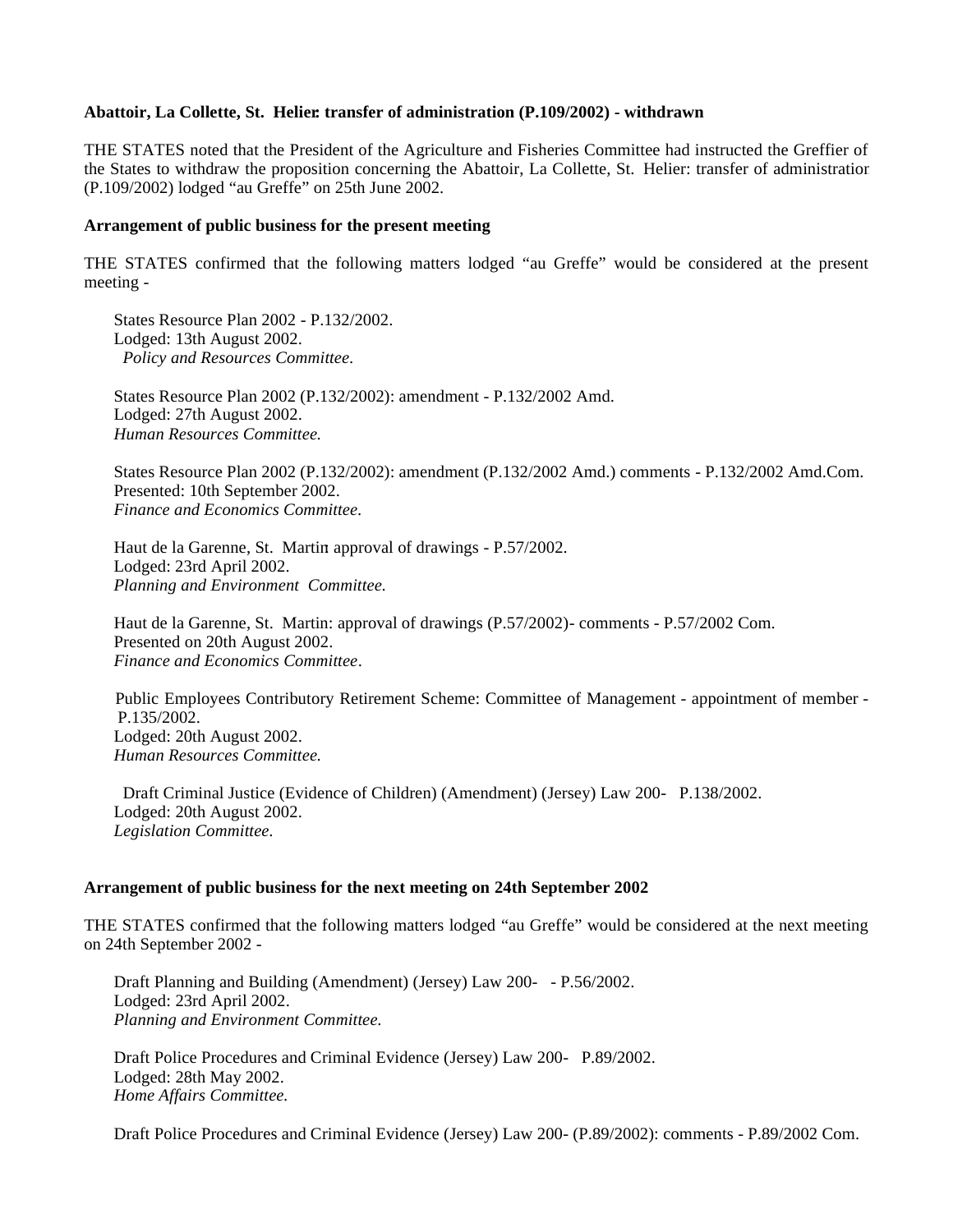Presented: 11th June 2002. *Human Resources Committee.*

 Draft Police Procedures and Criminal Evidence (Jersey) Law 200- (P.89/2002): comments - P.89/2002 Com. (2). Presented: 11th June 2002. *Finance and Economics Committee.*

 Draft Crime (Going Equipped) (Jersey) Law 200- P.96/2002. Lodged: 11th June 2002. *Legislation Committee.*

 European Convention for the Protection of Human Rights and Fundamental Freedoms: Individual Right to Petition - P.110/2002. Lodged: 25th June 2002. *Policy and Resources Committee.*

 Draft Civil Evidence (Jersey) Law 200- P.111/2002. Lodged: 2nd July 2002. *Legislation Committee.*

 Meetings of the States in 2003: suspension of Standing Order 4(1) - P.124/2002. Lodged: 23rd July 2002. *Privileges and Procedures Committee.*

 Draft Law Reform (Miscellaneous Provisions) (Jersey) Law 200- P.130/2002. Lodged: 23rd July 2002. Legislation Committee.

Planning and Building Core Service: strategy for future funding - P.143/2002. Lodged: 27th August 2002. Planning and Environment Committee.

 THE STATES agreed that Planning and Building Core Service: strategy for future funding (P.143/2002 lodged au Greffe on 27th August 2002)) be considered immediately after the draft Planning and Building (Amendment) (Jersey) Law 200- (P.56/2002).

THE STATES noted that in accordance with Standing Order 22(3) Senator S. Syvret had instructed the Greffie of the States to withdraw the proposition regarding Machinery of Government: freedom of representation (P.25/2002 lodged "au Greffe" on 26th February 2002), having lodged "au Greffe" a revised proposition (P.142/2002) on 27th August 2002.

# **Additional meeting of the States**

THE STATES agreed that an additional meeting of the States should be held on Tuesday, 1st October 2002.

# **Swimming pool facilities - questions and answers** (Tape No. 770)

The Deputy of St. John asked Deputy Michael Edward Vibert of St. Brelade, President of the Sport, Leisure and Recreation Committee, the following questions -

 "1. Will the President inform the Assembly whether the Committee is aware of the number of meetings held between the new operator of the Waterfront Pool and the Jersey Swimming Club and, if so, would he give details of such meetings and advise the Assembly whether members of the Committee were in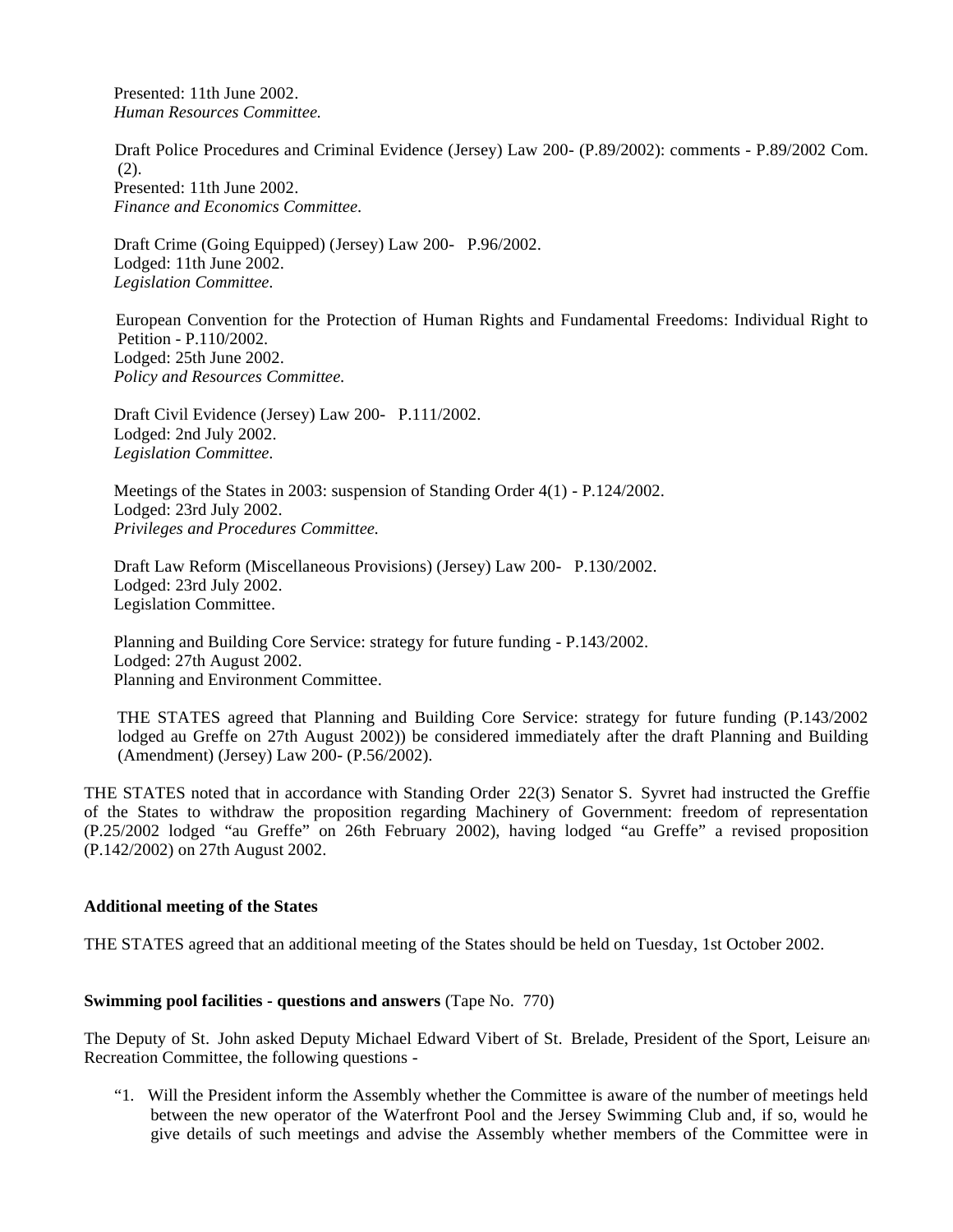### attendance?

- 2. Assurances were given to the Assembly that the future of aquatics would be secure if Fort Regent's swimming pool was closed. Would the President confirm the assurance he gave at that time that there would be continuity in providing proper swimming pool facilities in the light of a letter to him from the Jersey Swimming Club dated 9th August 2002 and signed by the President and both Vice-Presidents of the Club which expresses extreme concern regarding future swimming pool provision?
- 3. Will the President indicate whether or not Les Quennevais pool will be used for major swimming events in future and if the answer is in the affirmative, give details and dates when proper spectator seating will be provided at that pool?"

The President of the Sport, Leisure and Recreation Committee replied as follows -

- "1. I am aware that there have been a number of meetings between swimming clubs, WEB and the architects of the Waterfront pool since the States decision to include a 25 metre, six lane pool in the design. I am also aware that the new operator, Serco, has met with Jersey Swimming Club representatives at least once and that I was not present nor was any member of my Committee present at those meetings. In the light of concerns expressed by clubs a meeting was held with JASA on 4th September 2001. Further meetings have been arranged.
- 2. I can confirm that assurance.
- 3. Yes, in partnership with the Jersey Amateur Swimming Association discussions have taken place on which swimming galas will be held at Les Quennevais. A total of 164 proper spectator seats were provided for in the original building. The Sport, Leisure and Recreation Committee has recently obtained Planning Permission to install a further 238 seats poolside for galas. JASA has assured the Committee that this will be sufficient. Work will begin on this project in the near future."

### **Bus passes - question and answer** (Tape No. 770)

Senator Corrie Stein asked the Deputy of St. Peter, President of the Public Services Committee, the following question **-**

"Would the President inform members whether the contract entered into with the new bus operator, Connex Bus U.K. Limited, includes provision for the continuation of free bus passes for those people of pensionable age and the disabled when it begins operating on the first of October this year?"

The President of the Public Services Committee replied as follows -

 "The short answer is yes. The new operator, Connex, will continue to honour the free bus travel passes issued by Jersey Bus, for senior citizen and Health Insurance Exemption recipients. Contrary to what is implied in Senator Stein's question, persons who have a disability do not have entitlement to free bus travel unless they qualify as a senior citizen or HIE pass holder.

 In due course, hopefully by the end of this year, Connex will introduce a new, advanced pass system to replace the current passes."

### **School bus service - question and answer** (Tape No. 770)

The Deputy of St. John asked the Deputy of St. Peter, President of the Public Services Committee, the following question **-**

 **"**At the last States Meeting on 26th July 2002, the President of the Public Services Committee gave members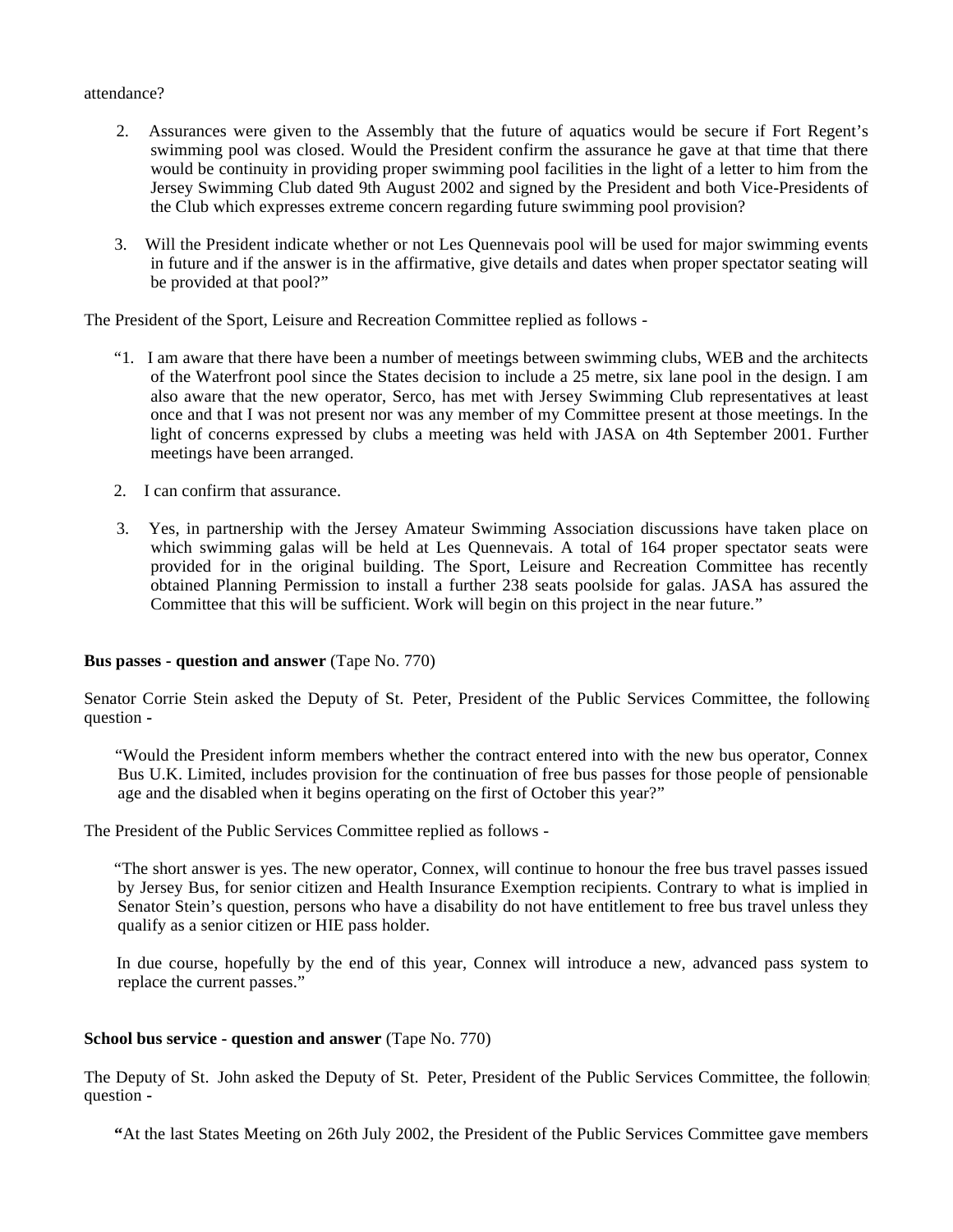an assurance that the school bus service problems had been resolved for all secondary schools and stated that a revised timetable would be produced in the next few weeks. What the President failed to tell members was that it would be at the expense of two primary school routes, namely St. Martin and Trinity. Will the President explain the Committee's rationale for removing school transport from primary States' schools and state whether parents from Trinity, St. Martin's and FCJ schools were consulted about stopping this service?"

The President of the Public Services Committee replied as follows -

"My statement on 26th July concerning the resolution of the school bus service for secondary schools was entirely correct. I was not aware that the service to the two primary schools and to FCJ could be in jeopardy. The service to FCJ and Trinity and St. Martin Schools was dependent upon detailed negotiations between Tantivy Blue Coach and Public Services Department's officers that had not at that time been completed.

Trinity and St. Martin schools had been informed before Christmas 2001 that the service was becoming non-viable. The information was communicated by the schools to parents either individually or by inclusion in the school newsletter. Only one objection to the service's removal was notified to PSd officers.

The pending improvements at Grainville School and the planning conditions attached thereto makes operation of a bus service to FCJ extremely difficult. Safe operation requires much increased supervision at the school, supervision that the former head teacher was not prepared to offer. Circumstances also changed at the Beaulieu end of FCJ operations. A request made by Tantivy Blue Coach for increased supervision at Beaulieu received a similar reaction. Under such circumstances, the service became increasingly hard to sustain.

Unfortunately, these difficulties were not communicated by the school to either the Board of Governors, the incoming head teacher or to parents for comment. When that situation became apparent, further discussions took place and as announced on 29th August, agreement has now been reached between the FCJ Board of Governors, Tantivy Blue Coach and the Public Services Department on supervision arrangements.

Members should recognise that the bus service to Victoria College and the Jersey College for Girls in particular is, by necessity, not designed for use by children of primary school age. It is however, now available to FCJ pupils following negotiated supervision agreements for a shuttle bus transfer from and to Beaulieu. However, in order to keep within the available budget, loadings on the school bus service are much tighter than ever before and no guarantee of a place (or priority) can be given to these primary school children. In normal circumstances, if a school bus is full, the alternative option is to catch a following scheduled bus to the Weighbridge and use a shuttle bus or walk to school. This is not a suitable, safe, or secure procedure for primary school aged children to undertake. It is incumbent, therefore, on parents of children of primary school age to make arrangements for transporting their children to and from school when school buses are full."

# **School bus service - question and answer** (Tape No. 770)

Deputy Roy George Le Hérissier of St. Saviour asked the Deputy of St. Peter, President of the Public Service Committee, the following question **-**

 **"**Would the President outline the public consultation process which will precede the granting of bus licences to the new operator?"

The President of the Public Services Committee replied as follows -

"The Motor Traffic (Jersey) Law 1935, as amended, makes provision for the Committee to grant omnibus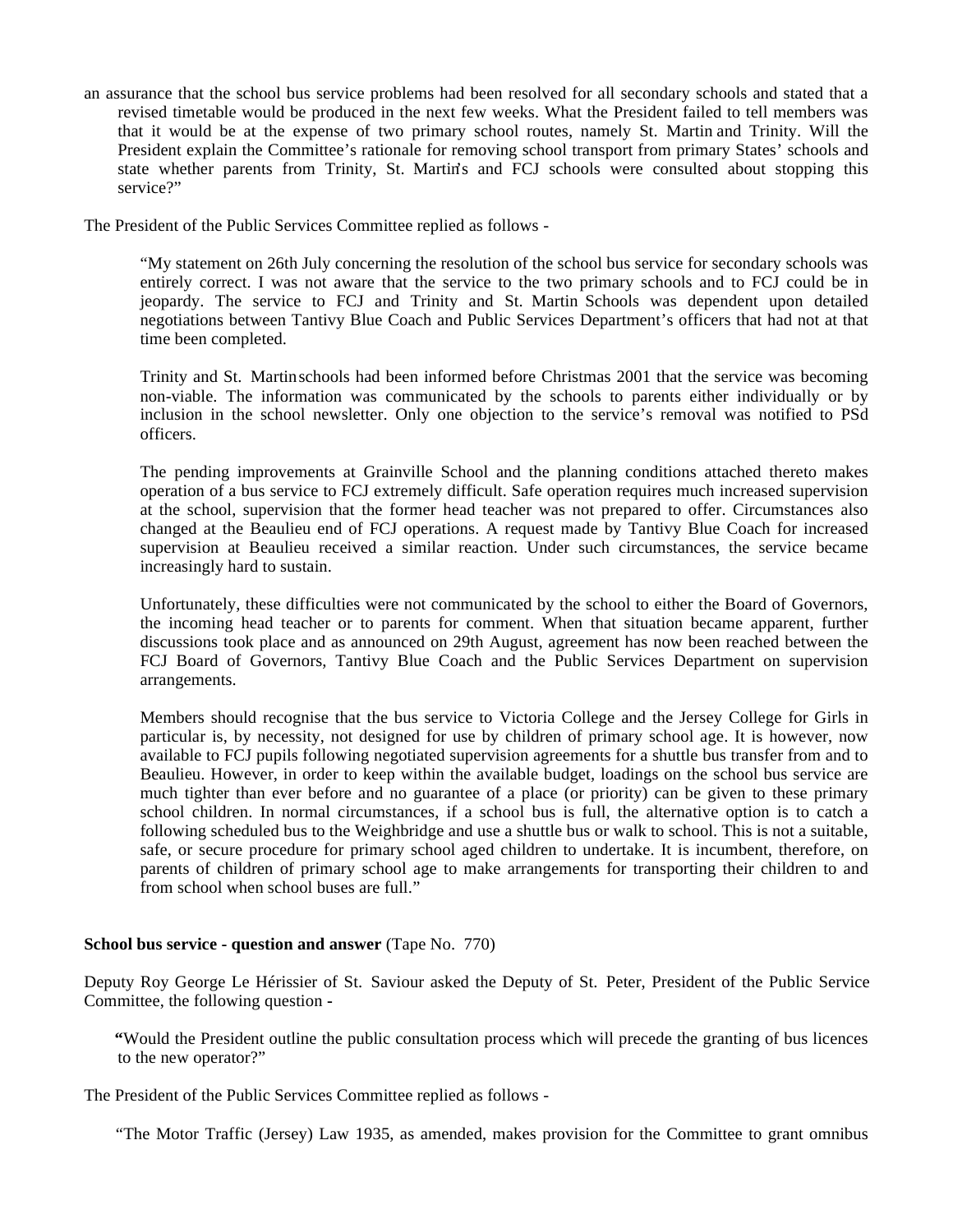service licences, either on the basis of a tendering exercise or in response to an application from an operator for a licence.

 Where licences are granted as the result of a tender process, then no public consultation is provided for in the Law. However, I would expect the Committee to invite comment and consult widely prior to inviting tenders.

 In the case of applications to operate bus services, the Law sets out processes for notification and consultation and for appeals. The process for notice and consultation will depend to an extent on the nature of the application but the Committee must in all such cases consider any representations on or objections to applications and respond to them.

 As Connex has been selected following a competitive tender process, no further public consultation process is involved.

 Should Connex in the future wish to apply for an omnibus service licence to operate a new service, they will have to make an application to the Committee and the Committee will apply the processes for notification and consultation set out in the Law."

## **Appointment of police officers - question and answer** (Tape No. 770)

The Deputy of St. John asked Deputy Alastair John Layzell of St. Brelade, President of the Home Affair Committee, the following question -

"Will the President -

- (a) confirm that the two recently appointed Superintendents who have come over from the United kingdom are on employed on a contract basis?
- (b) advise members of the terms of the contracts and whether or not a rent allowance of approximately £25,000 per annum per officer has been agreed?
- (c) confirm that 10 police constables have been recruited from the United Kingdom? If the answer is in the affirmative, would he -
	- (i) give details of the length of term of their contracts;
	- (ii) confirm that these officers will be entitled to rent allowances;
	- (iii) indicate the amount per officer per annum of any rent allowances?
- (d) advise whether the Committee is likely to assist any these officers to purchase homes within the Island prior to their 10 years' contract having been completed and prior to them having gained housing qualifications?
- (e) advise whether rent allowances are available to local officers and if not, would the President explain the rationale behind the Committee's thinking?
- (f) explain whether the Committee has considered that if no allowance is available to local officers, how they will avoid creating a divide within the States Police Force?"

The President of the Home Affairs Committee replied as follows -

"(a) Yes.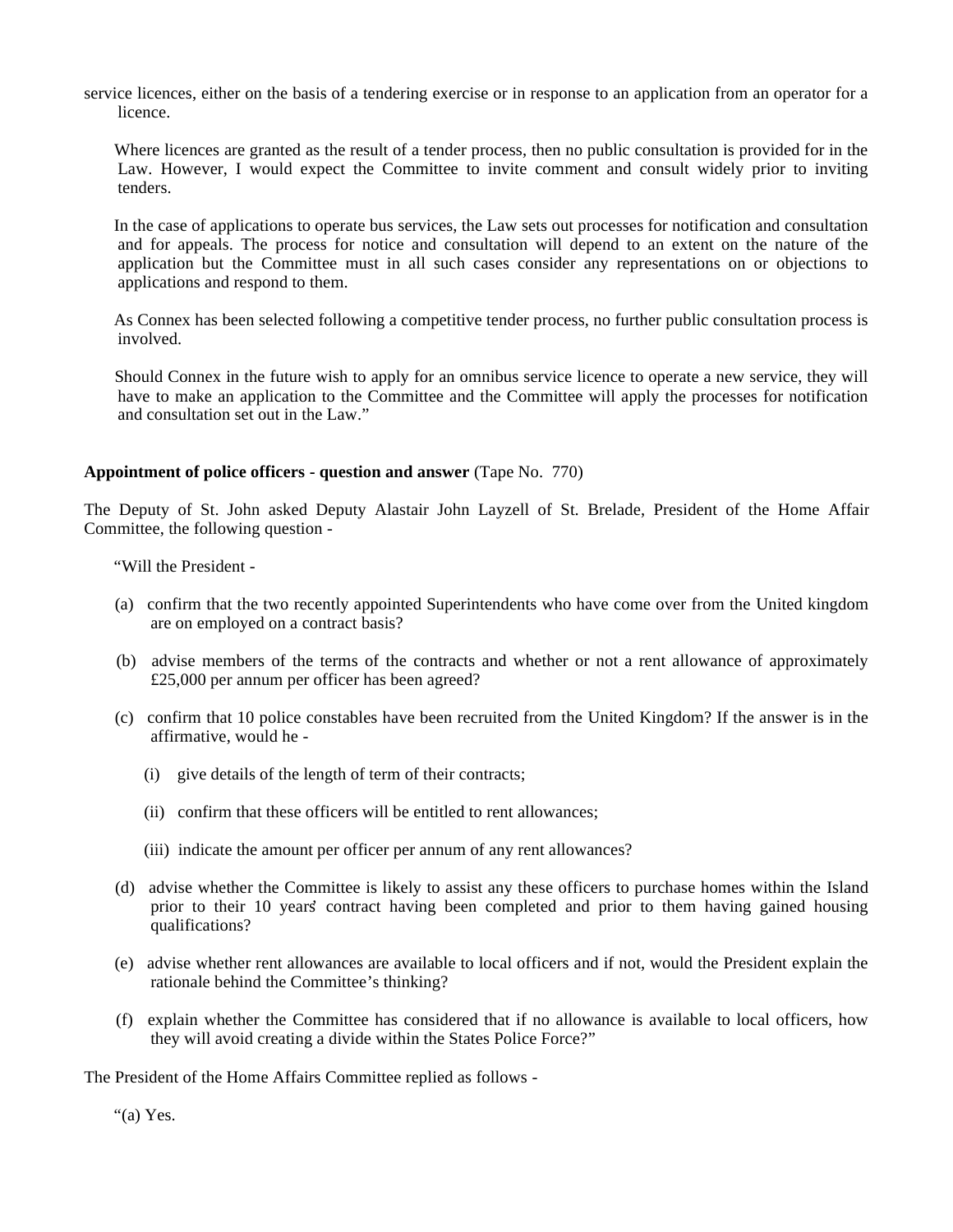- (b) Five years and three years with no rent allowance.
- (c), (d), (e) and (f)

No police constables have been recruited from the United Kingdom."

## **Photographing of properties in the parish of Trinity** - **question and answer** (Tape No. 770)

The Connétable of Trinity asked Senator Nigel Lewis Quérée, President of the Planning and Environment Committee, the following question -

"Would the President inform members -

- (a) if he is aware that members of his Department are photographing properties in the Parish of Trinity 'to be able to compare with photographs taken several years ago';
- (b) if all properties are to be photographed and if not, why not?
- (c) of the purpose of these photographs?
- (d) should current photographs reveal changes have been made to a property without planning permission having been granted, will the Committee be referring the cases to the Attorney General for consideration?
- (e) the cost of this exercise?"

The President of the Planning and Environment Committee replied as follows -

- "(a) Officers of the Department are routinely involved in visiting and photographing sites and properties throughout the Island in fulfilment of the Committee's statutory duties. This does include the Parish of Trinity.
- (b) Some of the properties which are subject to the Committee's statutory responsibilities are presently being photographed where this is considered helpful and necessary for the Committee's purposes.
- (c) Photographs do provide an important record for the purposes of assisting the Committee perform its statutory duties.
- (d) The Committee's usual procedures for unauthorised development would apply. These include removal of the unauthorised works by agreement, inviting and determining a retrospective application, serving compliance notices and as a last resort, authorising enforcement. Papers may also be referred to the Attorney General if there are grounds for doing so.
- (e) There is no 'exercise' there is no extra cost. The taking of photographs is part of the normal duties of departmental staff when visiting sites in connexion with matters such as applications, recording historic buildings, environmental impact, complaints, bye-laws, policy and projects, enforcement etc. Photographs do allow economic use of staff and Committee time by reducing repeat visits."

## **Jersey Milk Marketing Board - questions and answers** (Tape No. 770)

The Deputy of St. John asked Senator Jean Amy Le Maistre, President of the Agriculture and Fisheries Committee, the following questions -

 "1. In the Jersey Milk Marketing Board (JMMB) Annual Report, a loss of £566,000 is reported for 2002 with a further loss of £227,000 for 2001. Will the President confirm whether or not the Committee was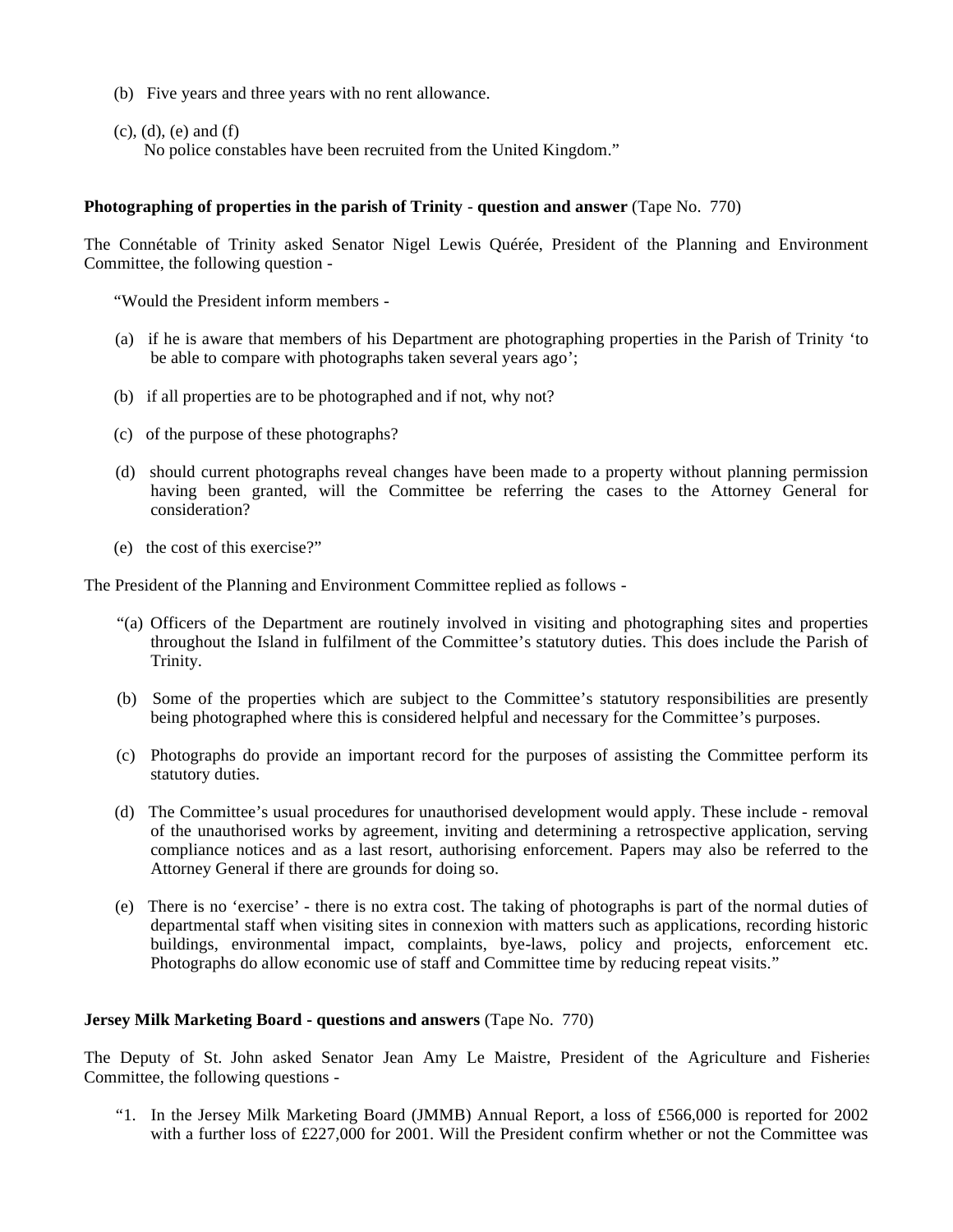- aware of the most recent losses when the Committee recommended to the Finance and Economics Committee that two large sums of money were required by the JMMB to carry out its exit strategy for cattle farmers?
	- 2. On 19th March 2002, the President advised the Assembly -

 'The total amount of aid provided to the dairy industry in the calendar year 2001 was £1,914,538, comprising Direct Aid amounting to £917,966 and Indirect Aid amounting to approximately £996,572. With regard to indirect aid, there is a degree of estimation, because some services are shared between the dairy industry and the crop production sectors.'

 Would the President give members details of the aid paid to the JMMB for 2001 and 2002 to date, both direct and indirect, including the exit strategy payments?"

The President of the Agriculture and Fisheries Committee replied as follows -

 "1. When, in February 2002, the Agriculture and Fisheries Committee supported the first request from the JMMB for funding to enable the Dairy Industry Restructuring Scheme the Committee was aware of the loss reported by the Board for 2001. It was also aware of the very difficult trading circumstances for Jersey Milk and of the deteriorating profitability for individual dairy farmers. It is fair to say that a crisis situation existed and the Committee therefore supported the request for emergency funding. At that time the Committee was not, of course, aware of the loss for 2002; the extent of the loss was not known until it was published in August 2002.

 The Second Restructuring Scheme, for which the Finance and Economics Committee agreed funding in July, will, if fully subscribed, achieve its objective of reducing the total amount of milk license by a further 1.8m litres. The second scheme is a key element in reducing the level of milk production in the island to the level that Jersey Milk considers necessary in order to restore the industry to profitability.

2. I confirm that the figures quoted on 19th March 2002 for the calendar year 2001 are correct.

 The question appears to assume that direct aid, indirect aid and the restructuring payments are paid to the JMMB. This is not correct. There is no States aid for the JMMB. Direct aid is paid entirely to individual dairy farmers; for administrative efficiency the payments are administered by Jersey Milk. There is no direct aid for the JMMB. Indirect aid comprises a range of services provided for individual dairy farmers. There is no indirect aid for the JMMB. Payments in connection with the Restructuring Scheme were made to individual dairy farmers. There were no payments to the JMMB.

Having made this clear, the figures requested for 2001 and 2002 are as follows -

|              | 2001<br>(full year) | 2002<br>(to 30th June) |
|--------------|---------------------|------------------------|
| Direct aid   | 917.966             | 420,049                |
| Indirect aid | 996,572             | 495,249                |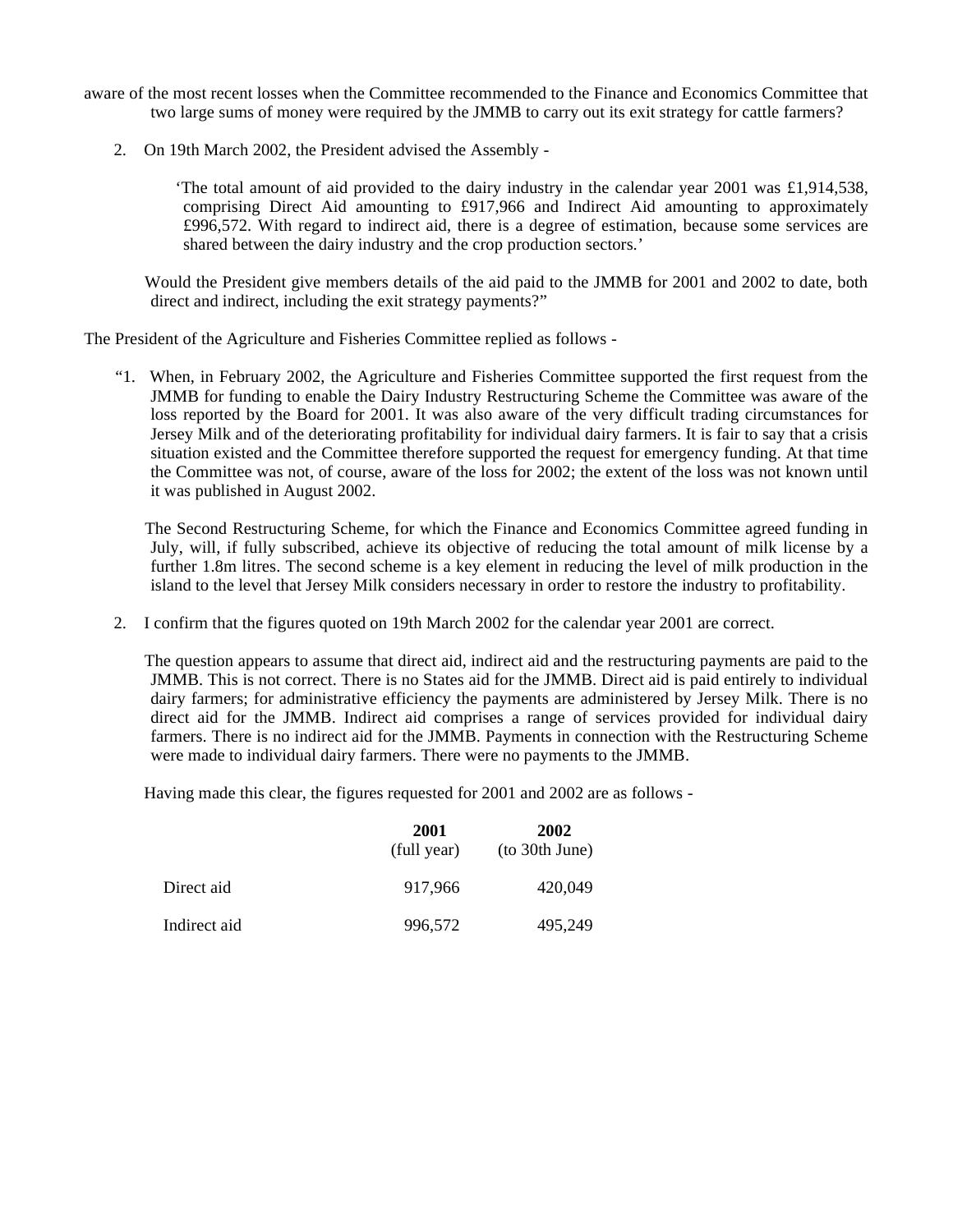| <b>First Restructuring</b><br>Scheme | nil | 392,700  |
|--------------------------------------|-----|----------|
| Second Restructuring<br>Scheme       | nil | 350,000  |
|                                      |     | (budget) |

#### **Fencing on the New North Quay - questions and answers** (Tape No. 770)

Deputy Gerard Clifford Lemmens Baudains of St. Clement, asked the Deputy of St. Mary, President of the Harbours and Airport Committee, the following questions -

"1. On 18th June 2002 members adopted the following proposition by 26 votes to 12 -

 New North Quay, St. Helier: erection of fencing (P.88/2002) requested the Committee to '…… reconsider its decision to restrict access to parts of the New North Quay, St. Helier, through the erection of fencing, and to request the Committee to replace the fencing, if necessary, with fencing in a location that meets the needs of all port users including pleasure boat owners'.

 Would the President explain what progress the Committee has made on this matter in the interim and would he give details of the various options the Committee has considered together with the conclusions it has reached?

 2. On 23rd July 2002 I asked the President three questions. In 1(b) I asked (in relation to the New North Quay fencing) 'what decisions the Committee had made as a result of P.88/2002 and the timetable involved'. He replied 'A number of legal aspects required confirmation by the Attorney General and we are awaiting his responses'.

 As the Committee was being asked to re-site, not remove the fencing, would the President give details of the legal aspects requiring confirmation and whether that advice has now been received and would he further advise members whether the Attorney General's advice was sought before the present fencing was erected and if not, why not?

 3. In question 1(c) of the same date, I asked the President to 'give details of what alternative parking arrangements, if any, the Committee will implement in the short term to replace those lost by the present fence?'

 The President replied 'The spaces referred to by Deputy Baudains do in fact require, and have for some years, port parking permits. These permits are issued to shipping and freight staff working in the area. Thus in times when restriction was not necessary, these spaces were customarily used (evenings and weekends) by boat owners. The customary practice of allowing port parking spaces outside of the restricted area to be used by boat owners will continue. Thus boat owners will not be disadvantaged …….'

- (a) Will the President confirm that approximately 22 parking spaces at the southern end of the quay were not restricted to permit holders at weekends and Bank Holidays and will he therefore agree that the first sentence of his answer is misleading?
- (b) With regard to the second sentence of his reply, will the President agree that whilst permits are issued to shipping and freight staff, they are also issued to Marine Traders and others who are now denied access?
- (c) The fencing has made around 50 parking spaces (to which boatowners had previous access) unavailable. On 3rd March the President wrote to the Deputy Harbourmaster 'To the south of these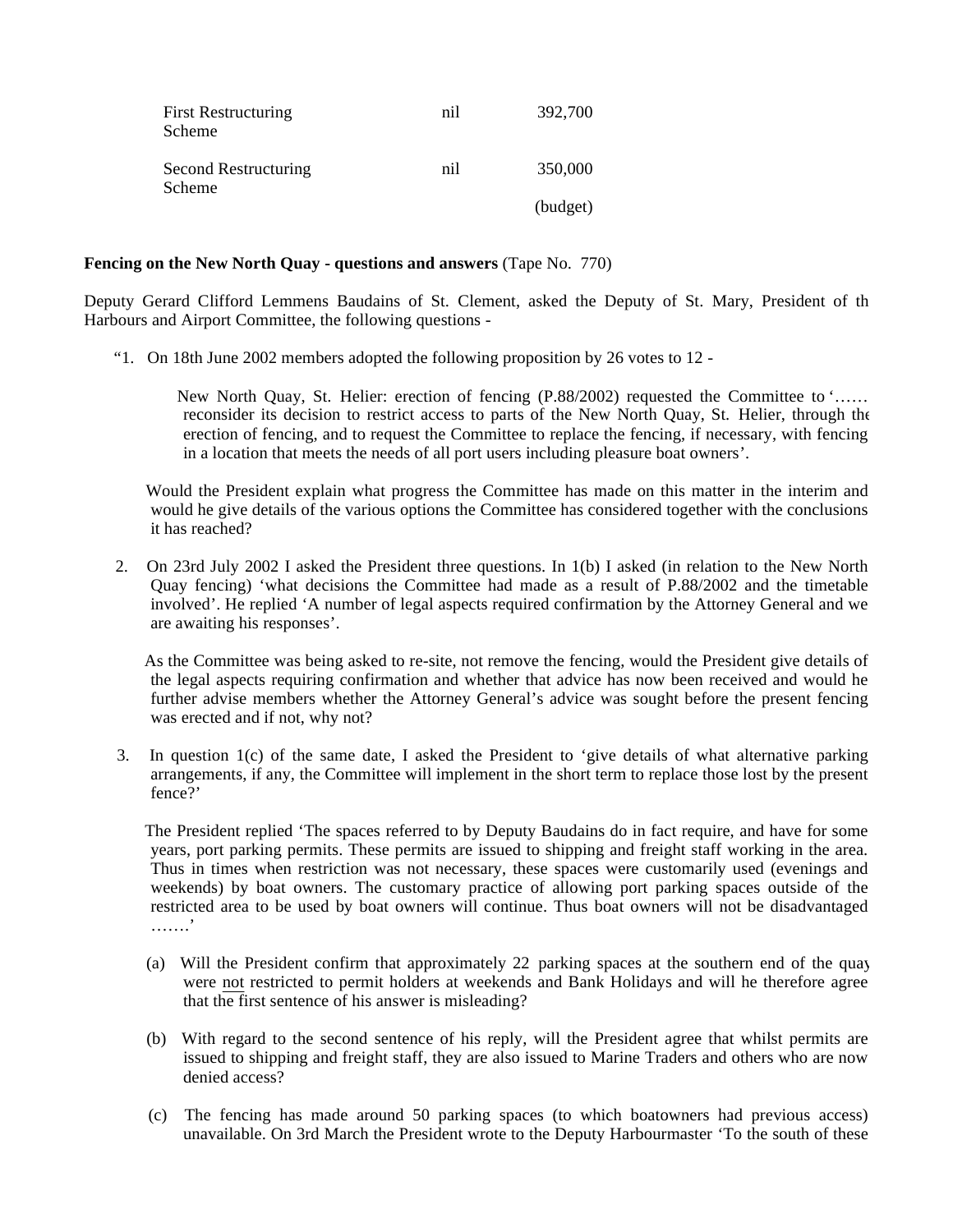gates there are 47 car parking spaces. Parking for boat owners is very limited around the harbour. Where are we going to replace these 47 spaces?'

 In light of the above, would the President explain his statement 'Thus boatowners will not be disadvantaged'.

 (d) During the debate on P.88/2002, the President stated 'in a couple of months the two old warehouses next to the Sailors Rest will be demolished ….….will be removed shortly and that area retained for parking for boatowners, the museum ………………'.

 The debate was three months ago and still there is no sign of demolition. Will the President explain why and also explain why the trolleys promised for the area have not arrived?

- 4. Will the President confirm that
	- (a) the gates to the New North Quay are now padlocked at night and at weekends, despite my asking in the debate that they would not be made operational until all the options had been properly evaluated by the Committee, and would he also confirm that some boatowners have found themselves trapped on the quay by this exercise?
	- (b) the gates of the boat park at La Collette have recently been padlocked shut at weekends, and will he explain what he is hoping to achieve by this inconvenience to boatowners and will he also give details of those the Department forewarned of this closure?
	- (c) three old cranes that had been parked on the New North Quay for many years were recently scrapped, and advise who undertook this work, how much it cost and how much the scrap realised?"

The President of the Harbours and Airport Committee replied as follows -

- "1. Safety and security are the direct responsibility of the Harbourmaster as part of his operational duties and he has considered every possible option available to achieve adequate protection for the public and property, whilst maintaining the operational capability of the New North Quay. The Committee's responsibility is to ensure that the Harbourmaster has, in the execution of his duties, adequately balanced the needs of the different users of the harbour and the public. This the Committee has done.
- 2. There are a number of laws that are relevant, namely -

Harbours (Administration) (Jersey) Law 1961;

Health and Safety at Work (Jersey) Law 1989;

Maritime Security (Jersey) Law 1996;

 Approved Code of Practice for Health and Safety in the Port of St. Helier, Jersey dated 27th May 1999;

U.K. Marine Port Safety Code.

 The Department was confident that it was complying with all of the relevant regulations and laws, but sought the confirmation that this was indeed the case in the light of the Deputy's proposition. The advice was not sought prior to the erection of the fencing because, as I previously stated, the Department was confident that it was complying with the law.

 $3(a)$  My statement was certainly not intended to be misleading but factual. The 17 spaces at the south end of the New North Quay were able to be used by boat owners at weekends and on bank holidays,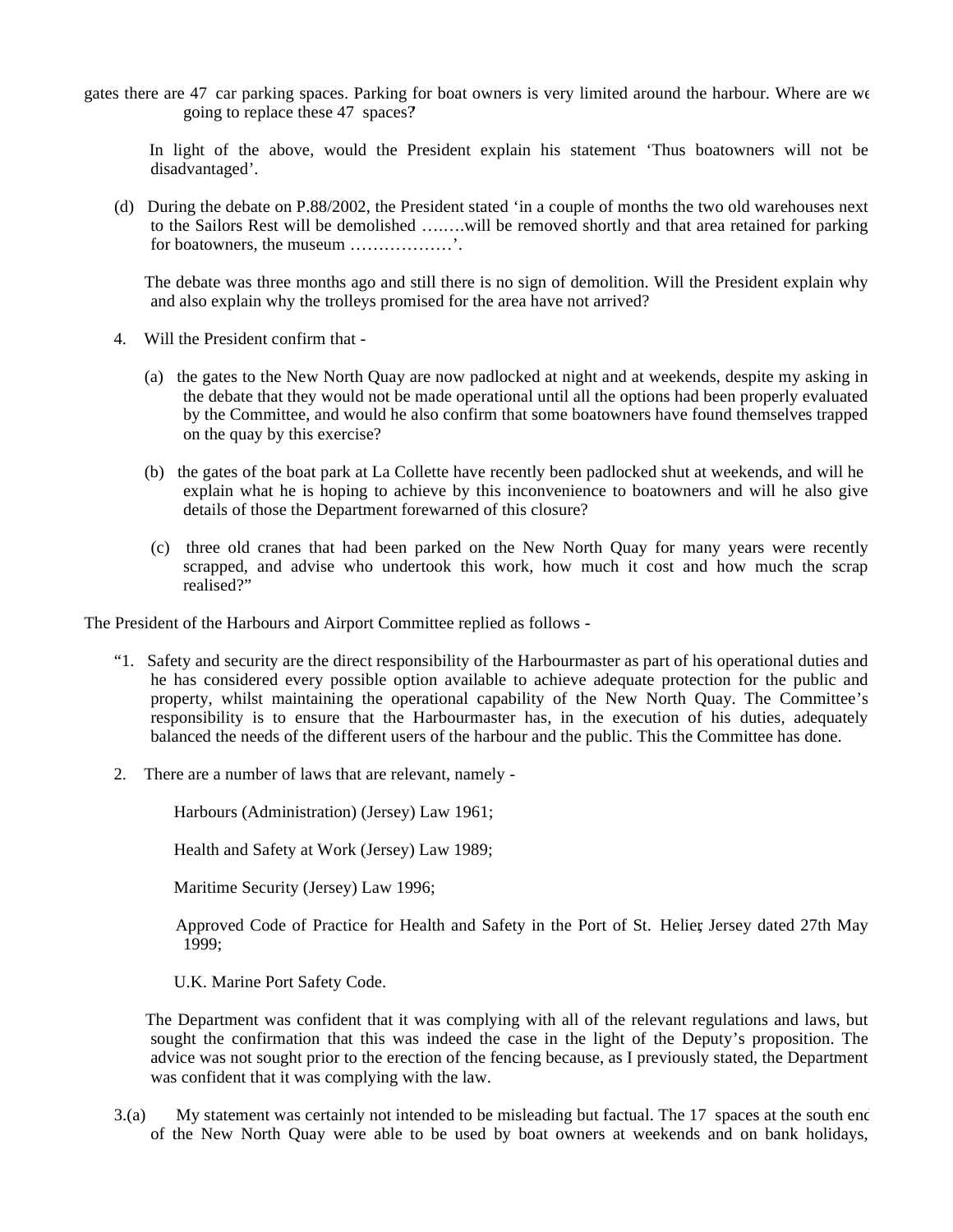although they were only able to be used by holders of port parking permits during the working week.

- (b) Port parking permits are issued to the organisations which operate within the port area. They are also issued to marine related businesses, who require access to the marinas and quays, but on the understanding that they are not abused.
- (c) As stated in my reply to (a), these spaces are primarily for the use of those people who work on the quay. It is only those spaces at the extreme south end of the quay that have been allowed to be used by boat owners on weekends and bank holidays. These particular spaces are the ones that will be replaced by the area freed up for boat owners around the small warehouse area. My reference to 47 spaces was misleading as, at that time, I did not fully appreciate the difference between the different sorts of parking areas and, of course, the majority being for the employees of Ferryspeed and Huelin Renouf will not have to be replaced.
- (d) The lease of the remaining tenants in the small warehouse ends at the end of December. I admit that the word 'couple' was unintentionally an understatement, for which I apologise. Demolition cannot take place until the site is vacated and agreement has been reached with the Planning and Environment Committee as to its eventual use. As soon as I received notification of these questions, I went to the New North Quay where I saw the trolleys in position as promised.
- 4.(a) The gates have been padlocked owing to the overzealousness of Ferryspeed. It was not the Committee's intention that this should happen when it did. However, the personnel gates have not been locked so boat owners should not have found themselves trapped on the quay by this exercise.
- (b) There are two boat parks at La Collette. The small one contains boats on trailers that are easily removed. The gates on this park are bolted but not padlocked as a deterrent to those who do not have authorised access.
- The south gates on the larger boat park have been padlocked to deter those who do not have authorised access. However, the Deputy should be aware that there is permanent access available through the boat hoist/fish quay area. This has been met with the approval of the majority of the boat owners using the boat park. One of the main reasons for locking the main gates is to deter illegal dumping of rubbish in the boat park, which was becoming a problem and was causing additional expense and unsightly.
- (c) The three old cranes on the New North Quay were scrapped because they were becoming a potentially expensive liability to the department and occupied valuable commercial space, as their technology was out of date. The dismantling of a crane with a balanced jib is a specialised skill and should not be undertaken by people without the necessary skills. Sea Structures Limited, a specialist marine engineering company, were carrying out work on the ramp at No 5 berth, so the department negotiated with them to take them down and dispose of them. The negotiated price was  $\pounds18,000$  each. There is no value in the resulting scrap metal.
- As a comparative cost, the potential suppliers of a new crane quoted £200,000 to take away four harbour cranes, ie £50,000 each, on the barge that would bring in the new unit.
- Efforts to dispose of them by sale were unsuccessful."

### **St. Helier Surface Water Link and Storage Tank Contract - question and answer** (Tape No. 770)

The Deputy of St. John asked the Deputy of St. Peter, President of the Public Services Committee, the following question **-**

"The Public Services Committee presented its report on the St. Helier Surface Water Link and Storage Tank Contract (R.C.14/2002) to the States on 17th April 2002. The report stated that the final cost of the project as at 14th January 2002 was £22,396,757.00. Would the President advise members -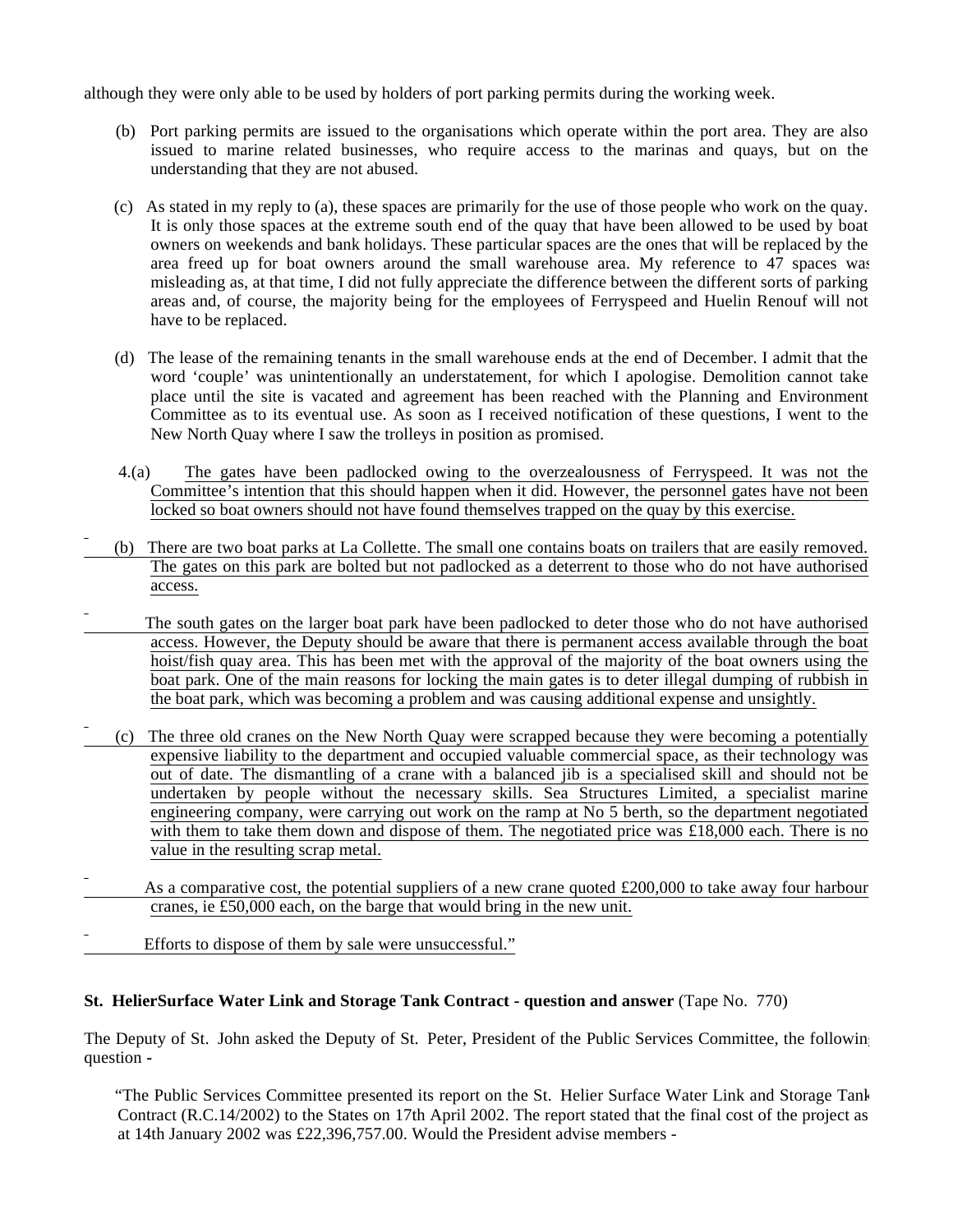- (a) whether this figure includes all costs, for example the cost of the elements of the twin culverts and pumping station at Elizabeth Marina?
- (b) what the cost of these two elements was?"

The President of the Public Services Committee replied as follows -

- "(a**)** The above figure includes all costs for the Surface Water Link and Storage Tank scheme. It does not include the cost of the culvert and pumping station at Elizabeth Marina, as they were totally separate and different schemes from the Surface Water Link and Storage Tank scheme. The culvert was an extension of the existing surface water culvert that previously discharged into the north-eastern corner of the area of the new Elizabeth Marina. This culvert carries surface water that comes from Grands Vaux, Vallée des Vaux and most of St. Helier, including the area now drained by the Surface Water Link from the Weighbridge to the Gas Works. The culvert had to be extended as a result of the construction of the new Marina and the trailer park along its eastern side, and now discharges outside the Marina. It was constructed as a twin box culvert, as part of the new Marina scheme. The surface water pumping station at the Elizabeth Marina is a scheme that was identified a considerable number of years ago, as part of the overall programme of reconstructing the sewer system of St. Helier. It was recognised that the coincidence of a severe rainstorm and a high tide posed a serious risk of flooding in St. Helier, as the surface water drainage system would not be able to discharge against the high tide. The purpose of the pumping station is to lift the very large flow of surface water over the high tide. The pumps in this station are the largest in the Island, and can pump 3,520 gallons per second.
- (b) The cost of these two elements was as follows. The extension of the surface water culvert cost £1,444,165.91. The pumping station structure and mechanical and electrical equipment cost £1,831,456.75."

## **Committee of Inquiry into Building Costs - statement**

Senator Wendy Kinnard, President of the Committee of Inquiry into Building Costs, made a statement in the following terms -

 "The Committee of Inquiry wishes to draw members' attention to its Final Report R.C. 32/2002 which is published today.

 As the Committee has completed its task, I should like to say a few words of thanks to all those individuals, and States and non States bodies who have given their time and expertise during the inquiry. The Inquiry into Building Costs has involved the tracking of the construction industry over a four year period. My fellow Committee members who are -

 Deputy Michael Vibert, the Vice-President, and Deputies Alan Breckon, Kenneth Syvret and Harry Baudains, along with our Committee Clerk Margaret Marquis, have shown great dedication and determination to complete the task. I am extremely grateful to them as the Committee has not had an executive officer allocated to it to assist in the preparation of the reports.

 The original terms of reference of the Committee of Inquiry were - 'to investigate fully the cost of building projects in Jersey and to report back to the States with such recommendations (if any) as the Committee considered to be appropriate'.

 The terms of reference were deliberately drawn wide and the study has proved to be a wide-ranging, complex task covering both macro and micro issues. The Committee's proposals seek the co-operation of several Committees and other agencies outwith the States sector. The Committee of Inquiry advises, therefore, a single Committee should be given overall responsibility for ensuring the implementation of its recommendations.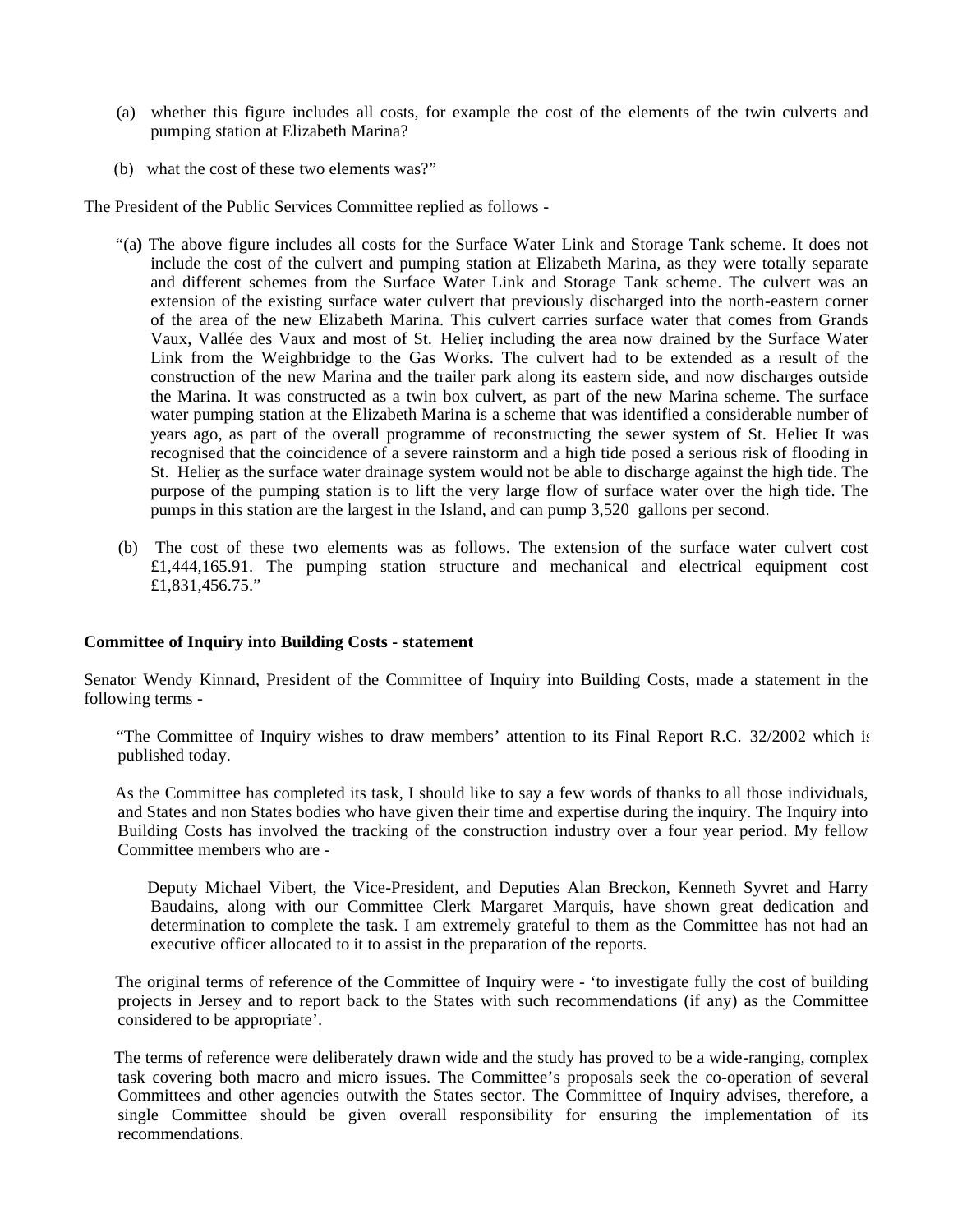Although a number of factors have been identified as contributing towards higher building costs, the Committee of Inquiry demonstrates conclusively that there is one underlying cause above all others responsible for recent very high rises in construction costs in the Island i.e. overheating of the industry, too much demand over supply. As such, the Committee believes it would be appropriate for the Finance and Economics Committee to take on this overarching role.

 The Committee has produced two comprehensive reports being an interim report and this final report. This final report makes 38 recommendations, some of which address extra cost factors associated with transport, labour and material costs. The research has also identified considerable 'strategic costs', 'hidden costs', and 'culture costs'. Further recommendations therefore address these cost issues and provide some steps towards delivering best value for both the private and public sectors. The most significant cost factor identified over four years of tracking the industry is an inflation cost due to an overheated industry. The Committee of Inquiry believes that the decision to cap public sector capital spending will cool this overheating but considers that without the implementation of a clear strategy for the industry the measure runs the risk of becoming a blunt tool, possibly exacerbating the problems that already exist due to the cyclical nature of construction.

 The Committee of Inquiry proposes a strategy requiring a corporate approach which it believes will deliver benefits and cost savings across the Island. 'No action' is not an option, 'over-reaction' poses unnecessary risks. The Committee proposes positive action, an agenda for change. It is now up to others, most notably the Finance and Economics Committee and the construction industry to implement the changes to ensure the long-term sustainability of the Island's construction industry. The solution is neither easy nor quick but we wish them well in achieving this goal."

# **States Resource Plan 2002 - P.132/2002 Amendment - P.132/2002 Amd., comments, Amendment - amendments, second amendment**

THE STATES commenced consideration of the States Resource Plan 2002 (P.132/2002), and of an amendment of Senator Stuart Syvret that -

after paragraph (b)(i) of the proposition, there be inserted the following paragraph -

" (ii) to agree that an additional sum of £400,000 should be made available in 2003 to support the continued provision of an occupational health scheme in respect of all States' employees, and to charge the Finance and Economics Committee to identify an appropriate source of funding."

and the existing paragraph  $(b)(ii)$  be renumbered as  $(b)(iii)$ .

### **Change in Presidency**

THE STATES re-assembled after the lunch adjournment under the Presidency of the Deputy Bailiff, Mr. Michael Cameron St. John Birt.

### **States Resource Plan 2002 - P.132/2002 Amendment - P.132/2002 Amd., comments, Amendment - amendments, second amendment**

THE STATES resumed consideration of the amendment of Senator Stuart Syvret to the States Resource Plan 2002.

THE STATES rejected a proposition of Deputy Roy George Le Hérissier of St. Saviour that the amendment be referred back to Senator Syvret.

THE STATES, having resumed consideration of the amendment, rejected the amendment.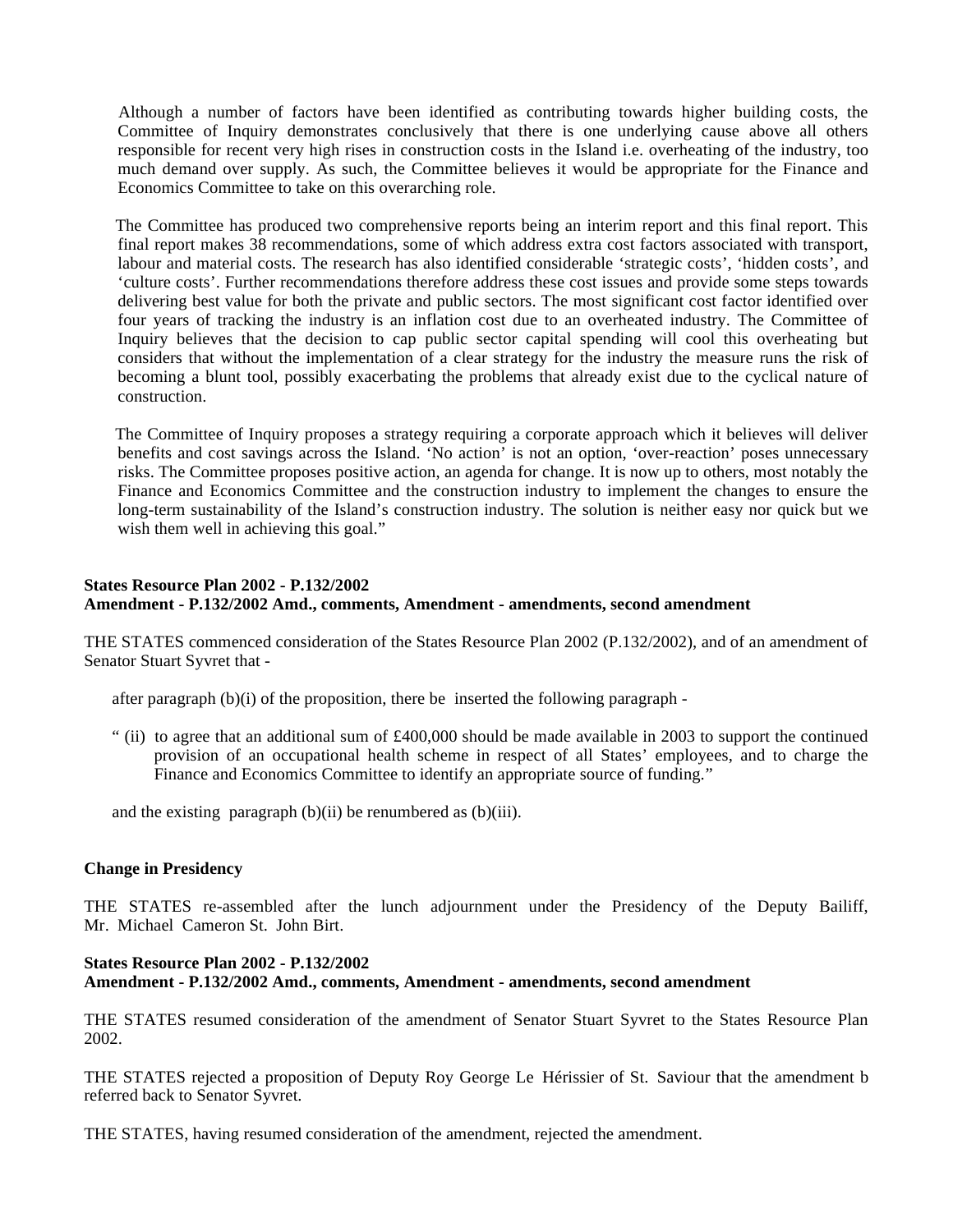Members present voted as follows **-**

#### **"Pour" (13)**

## **Senators**

Le Maistre, Stein, Syvret, Norman, Le Claire.

## **Connétables**

St. Lawrence, St. Mary.

## **Deputies**

Breckon(S), St. Martin, Troy(B), Le Hérissier(S), Martin(H), Southern(H).

**"Contre" (31)**

### **Senators**

Horsfall, Bailhache, Walker, Kinnard, Lakeman.

## **Connétables**

Grouville, St. Ouen, Trinity, St. Saviour, St. Brelade, St. John, St. Peter, St. Clement.

## **Deputies**

H. Baudains(C), St. Mary, S. Baudains(H), Trinity, Duhamel(S), Routier(H), Layzell(B), St. John, Viberty (B), St. Peter, Dubras(L), G. Baudains(C), Dorey(H), Voisin(L), Farnham(S), Ozouf(H), Fox(H), Bridge (H).

THE STATES commenced consideration of an amendment of the Human Resources Committee that -

 at the end of paragraph (b)(i) of the proposition, after the words "Table 4.4 totalling £366,269,000 in 2003", there be inserted the words -

"except that for the said Table 4.4 there shall be substituted the revised Table 4.4 set out in th Appendix to the report of the Human Resources Committee dated 13th August 2002, showing revised cash limits for each of the non-trading committees, to support the continued provision of an occupational health scheme in respect of all States' employees".

THE STATES commenced consideration of an amendment of the Education Committee to the amendment of the Human Resources Committee that -

after the words "non-trading committees", there be inserted the words "except the Education Committee", and the revised Table 4.4 be amended accordingly.

Senator Stuart Syvret lodged the amendment "au Greffe" together with his own amendment that -

after the words "Education Committee", there be inserted the words "and the Health and Social Services Committee", and the revised Table 4.4 be amended accordingly.

THE STATES, in accordance with Standing Order No. 20(4) agreed to continue consideration of the amendment of the Human Resources Committee.

Members present voted as follows **-**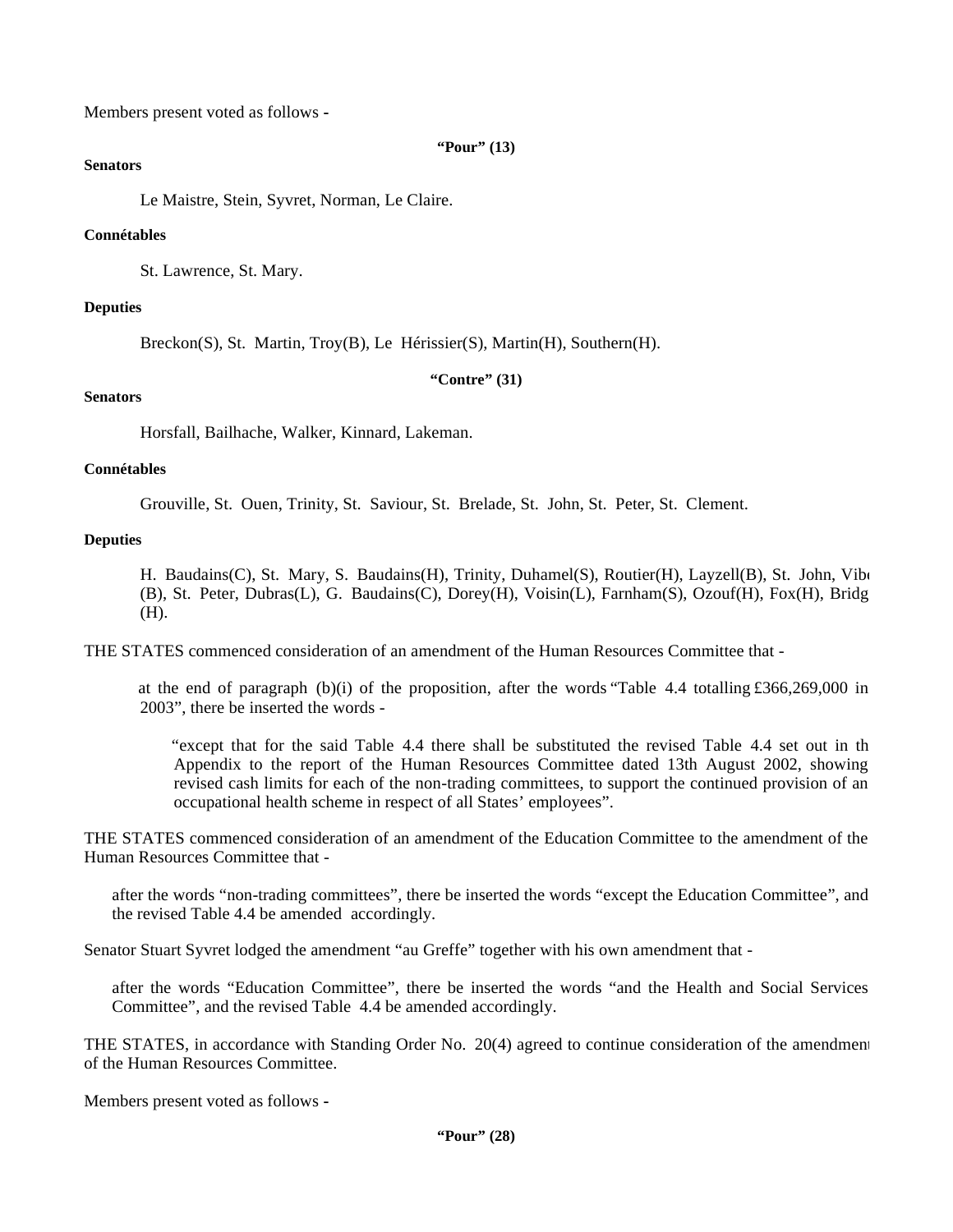#### **Senators**

Horsfall, Stein, Walker, Lakeman.

### **Connétables**

Grouville, St. Ouen, Trinity, St. Saviour, St. BreladeSt. John St. Clement.

### **Deputies**

H. Baudains(C), St. Mary, S. Baudains(H), Trinity, Routier(H), Layzell(B), Vibert(B), St. Peter, Dubr (L), G. Baudains(C), Dorey(H), Troy(B), Voisin(L), Farnham(S), Le Hérissier(S), Ozouf(H), Bridge(H).

**"Contre" (15)**

#### **Senators**

Le Maistre, Bailhache, Syvret, Norman, Kinnard, Le Claire.

#### **Connétables**

St. Lawrence, St. Mary, St. Peter.

### **Deputies**

Duhamel(S), Breckon(S), St. Martin, Fox(H), Martin(H), Southern(H).

The Deputy Bailiff, in accordance with Standing Order 21(2), disallowed a proposition of Senator Wendy Kinnard that the amendment of the Human Resources Committee be referred back to that Committee.

THE STATES adopted the amendment of the Human Resources Committee.

Members present voted as follows **-**

#### **"Pour" (30)**

#### **Senators**

Horsfall, Le Maistre, Stein, Quérée, Walker, Kinnard, Le Claire.

### **Connétables**

Grouville, St. Ouen, Trinity, St. Saviour, St. Brelade, St. Lawrence, St. Mary, St. John, St. Clement.

## **Deputies**

H. Baudains(C), S. Baudains(H), Trinity, Routier(H), Layzell(B), Vibert(B), St. Peter, Dubras(L), G. Baudains(C), Dorey(H), Troy(B), Voisin(L), Bridge(H), Southern(H).

## **"Contre" (9)**

### **Senators**

Bailhache, Syvret.

# **Connétable**

St. Peter.

#### **Deputies**

Duhamel(S), Breckon(S), St. Martin, Le Hérissier(S), Fox(H), Martin(H).